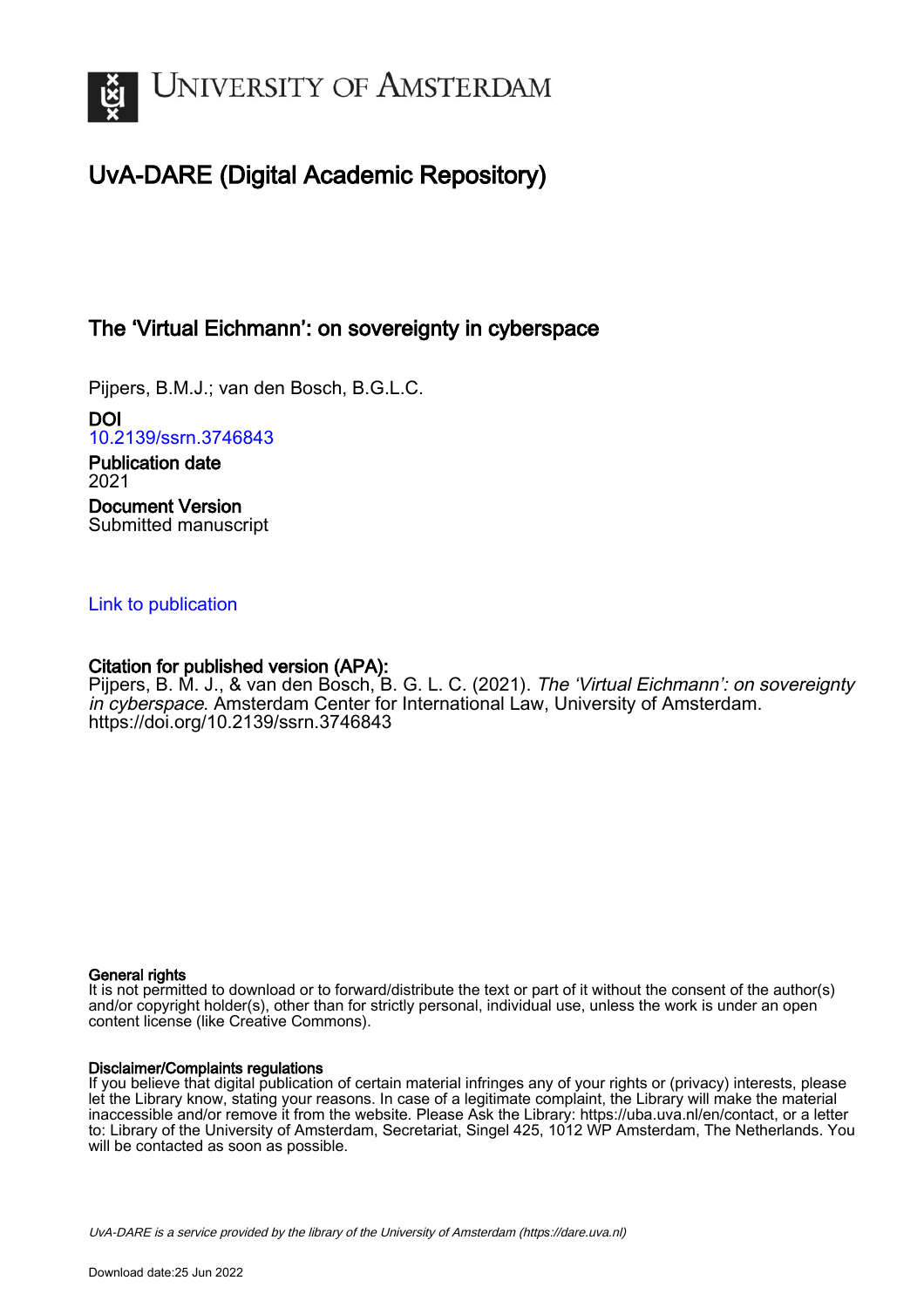UNIVERSITY OF AMSTERDAM



# THE 'VIRTUAL EICHMANN': ON SOVEREIGNTY IN CYBERSPACE

Peter B.M.J. Pijpers Bart G.L.C. van den Bosch

Amsterdam Law School Legal Studies Research Paper No. 2020-65 Amsterdam Center for International Law No. 2020-33

Electronic copy available at: https://ssrn.com/abstract=3746843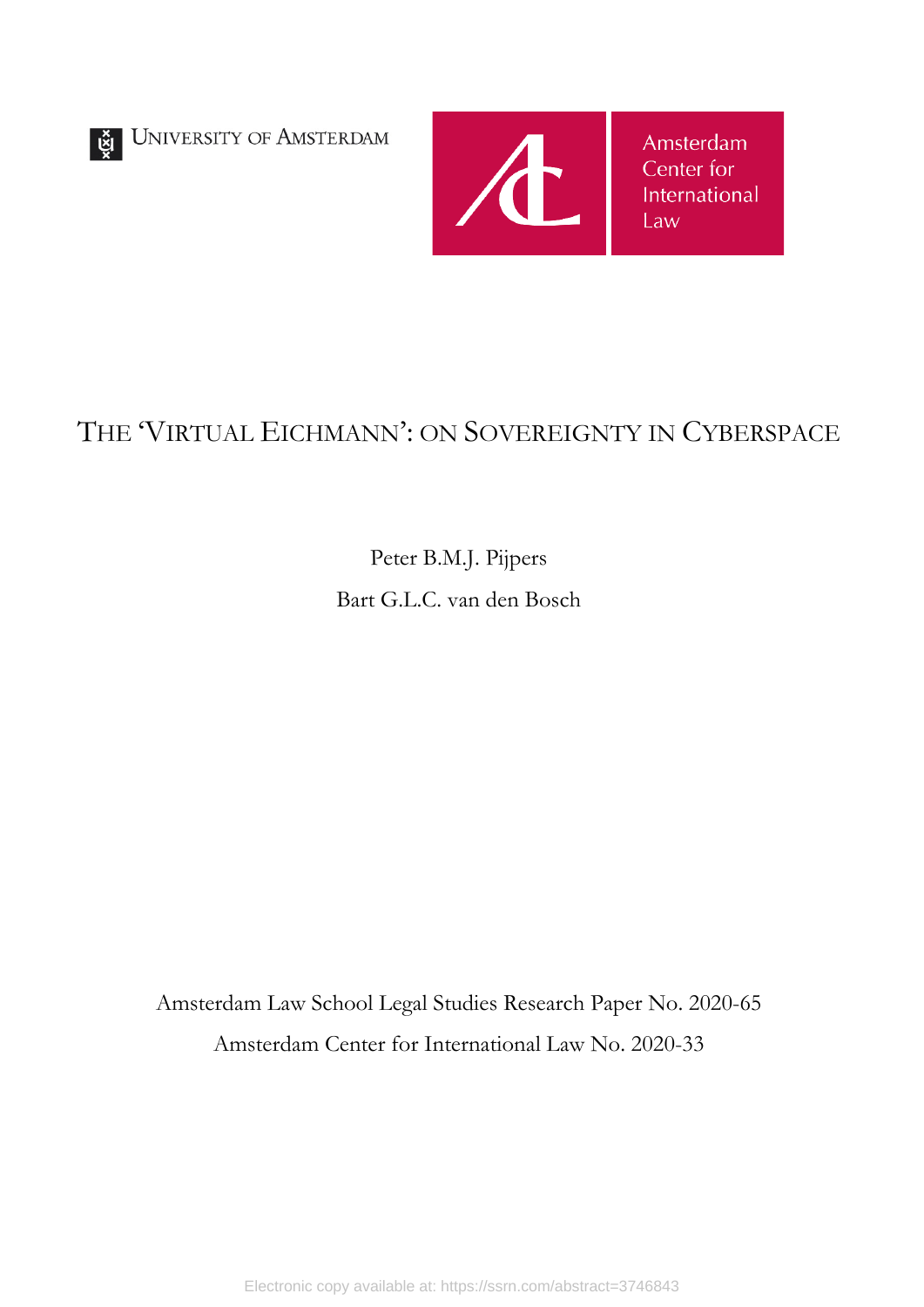# **The 'Virtual Eichmann': on sovereignty in cyberspace**

*Peter B.M.J. Pijpers & Bart G.L.C. van den Bosch \*\**

*We are not, therefore, defending our own interest alone. We are not defending the physical person of Adolf Eichmann. We are defending a right which we - the victims of the violation- cannot abandon without becoming the accomplices of those who committed the violation and assuming responsibility for the consequences that would ensue.*[1](#page-2-0)

*"Sovereignty is a funny thing. It is allegedly the foundation of the Westphalian order, but its exact contours are frustratingly indeterminate."*[2](#page-2-1)

| 2. |  |
|----|--|
|    |  |
|    |  |
|    |  |
|    |  |
|    |  |
|    |  |
|    |  |
|    |  |
|    |  |
|    |  |

<span id="page-2-0"></span><sup>\*\*</sup> Peter Pijpers MSc. LL.M. and Dr Bart van den Bosch LL.M. are associate professors Cyber Operations resp. Military Law at the Netherlands Defence Academy. The authors would like to thank Prof Dr Marten Zwanenburg for his comments on earlier drafts of the article. Corresponding address: **b.m.j.pijpers@uva.nl** 1 The Argentinian representative during the United Nations Security Council, 'S/PV. 865-68' (1960). 7 bullet 35.

<span id="page-2-1"></span><sup>&</sup>lt;sup>2</sup> Jens David Ohlin, 'Did Russian Cyber Interference in the 2016 Election Violate International Law?' (2017) 95 Texas Law Review 1579.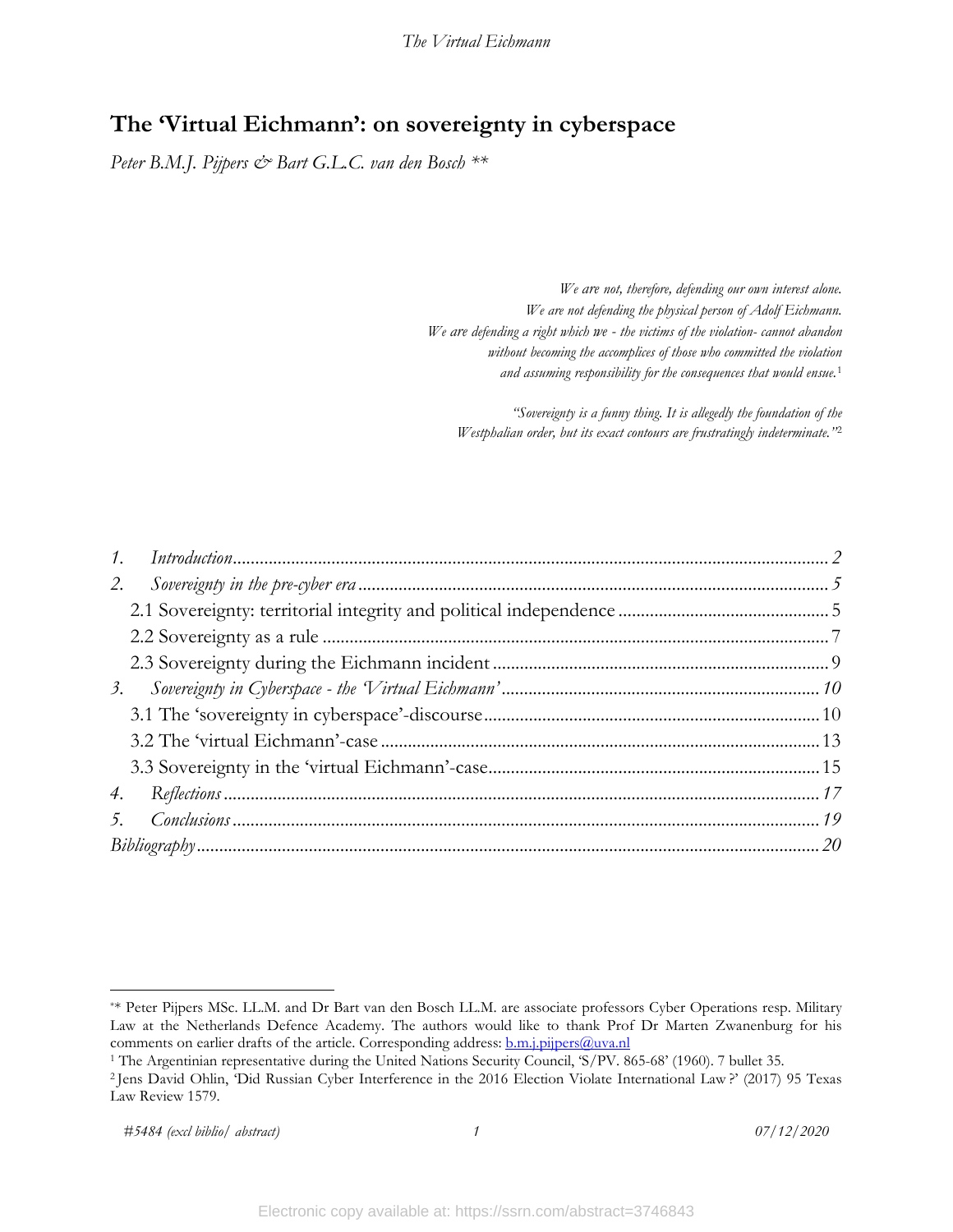### **Abstract**

Sovereignty is a complex notion of international law, and not less disputed in the current digital era. The main question raised by some States is whether sovereignty is a 'mere' principle of international law in the virtual cyberspace or a binding rule as it is in other physical domains. Though many States appear reticent in providing a legal opinion on the topic, the consequences can be substantial, since activities below coercive intervention cannot be considered unlawful if sovereignty is not a primary rule of law.

This article argues that the sovereignty of States is a primary rule of law in cyberspace. However, breaches of sovereignty in cyberspace are mainly based on a violation of the political independence rather than on the territorial integrity. In the 1960s abduction of Eichmann both territorial integrity and political independence - related to inherently governmental functions - were violated. In a fictitious remote cyber deletion of a 'virtual Eichmann' it is difficult to substantiate how territorial integrity in cyberspace is being violated when no physical or functional damage occurs. However, the inherent governmental functions of the State can and will be violated when a remote cyber operation is executed aimed at State functions such as taxation, law enforcement or elections, not least since these functions are less territorial in nature. Clarity regarding the exact threshold at which the inherent political functions are violated will require further State practice, but the mere question 'when' the breach happens illustrates the existence of a primary rule of law.

### <span id="page-3-0"></span>**1. Introduction**

In 1960 Otto Adolf Eichmann was secretly removed from Argentina, where he had lived after the end of WWII, by Israeli secret service agents and taken to Jerusalem. Under the specific provisions of the Israeli Nazi Collaborators (Punishment) Law, Eichmann was tried before the District Court, charged with crimes against the Jewish people, crimes against humanity, and war crimes.

The Eichmann abduction (incident) has been extensively documented and researched from numerous angles; political, human,<sup>[3](#page-3-1)</sup> ethical and legal.<sup>[4](#page-3-2)</sup> The legal discourse primarily dealt with the question whether the Israeli court had jurisdiction to prosecute Eichmann, based on principles and rules of both Israeli and international (criminal) law.

*#5484 (excl biblio/ abstract) 2 07/12/2020*

<span id="page-3-1"></span><sup>3</sup> See e.g.: Hannah Arendt, *Eichmann in Jerusalem : A Report on the Banality of Evil* (Penguin 1976). But also Bettina Stangneth, *Eichmann Vor Jerusalem: Das Unbehelligte Leben Eines Massenmorders* (Rowohlt Verlag 2014).

<span id="page-3-2"></span><sup>4</sup> Vanni E Treves, 'Jurisdictional Aspects of the Eichmann Case'.; Nicholas N Kittrie, 'A Post Mortem of the Eichmann Case. The Lessons for International Law' (1964) 55 The Journal of Criminal Law, Criminology, and Police Science 16.; Hans W Baade, 'The Eichmann Trial: Some Legal Aspects' (1961) 1961 Duke Law Journal 400.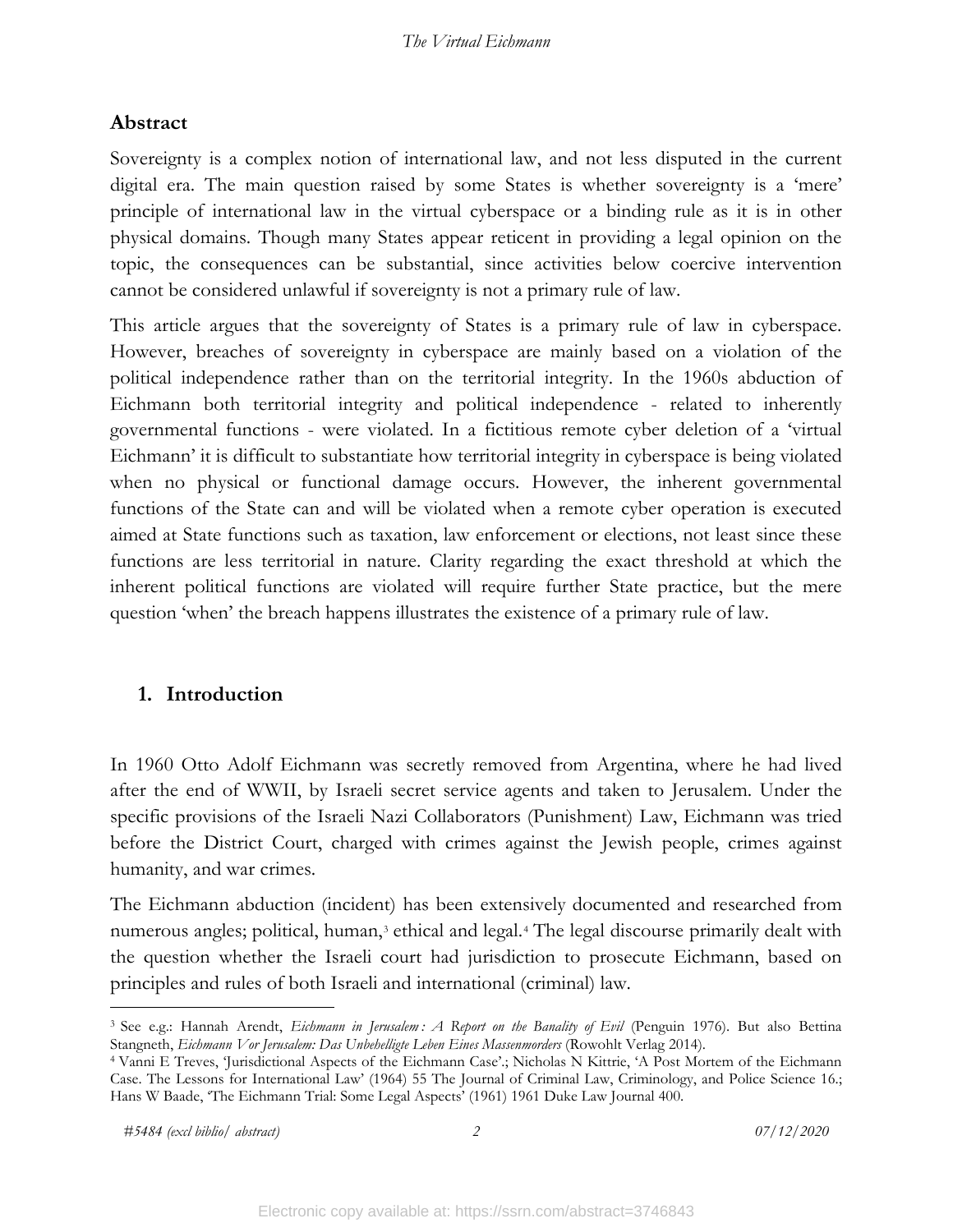An adjacent legal issue was whether Eichmann's abduction had violated the sovereignty of Argentina? Argentina thought it did and filed a complaint with the UN arguing that it 'held the Government of Israel (..) responsible for the secret and unlawful transfer of Adolf Eichmann to the territory of Israel'.[5](#page-4-0) And subsequently, the Israeli Government had violated the Argentinian territory and its sovereign rights. [6](#page-4-1)

Though the violation of sovereignty was apparent in the 1960s Eichmann incident in which the UN,[7](#page-4-2) Argentina and even Israel acknowledged the violation of sovereignty, a binding rule of customary law, this does not take away from the fact that sovereignty is and has been a complex legal notion. And sovereignty is not less undisputed in the current digital age.<sup>[8](#page-4-3)</sup>

A prominent topic in contemporary legal discourse relates to the question whether sovereignty is a legally binding rule in cyberspace or 'merely' a principle.<sup>[9](#page-4-4)</sup> Though sovereignty has been a rule of international law, the emergence of cyberspace has triggered States and scholars to reconsider its status and not all are persuaded that sovereignty as a rule of law is applicable to cyberspace. [10](#page-4-5) Reasons used to underscore the argument that sovereignty is a principle and not a rule of law in cyberspace is the lack of State practice on the matter, and the deviant characteristic of cyberspace, especially its (non-physical) virtual dimension.

Cyberspace, in the context of this article, contains a physical and a virtual component. The physical elements, such as the computer, routers or network cables are connected to a territory, [11](#page-4-6) while the virtual aspects, which are both the data, (software, code, 0s & 1s), and the virtual persona (reflections of persons and organisation in cyberspace e.g. Twitter accounts) are 'deterritorialised'. [12](#page-4-7) That said, the physical and virtual components are not intrinsically linked. Technology such as blockchain stores data, not on a central mainframe, but in a distributed and decentralised manner in which transactions are based on, and will require peer-level consent. There is no connection between the blockchain software and a

<span id="page-4-1"></span><span id="page-4-0"></span><sup>5</sup> United Nations Security Council (n 1). Para 5, 2. 6 Treves (n 4). 558-559. 7 Resolution 138 (1960) Question relating to the case of Adolf Eichmann 1960.

<span id="page-4-3"></span><span id="page-4-2"></span><sup>8</sup> See i.a. Michael N Schmitt, 'Taming the Lawless Void: Tracking the Evolution of International Law' (2020) 3 Texas National Security Review.; Michael N Schmitt, '"Virtual" Disenfranchisement: Cyber Election Meddling in the Grey Zones of International Law' (2018) 19 Chicago Journal of International Law.

<span id="page-4-4"></span><sup>9</sup> Michael N Schmitt, 'France's Major Statement on International Law and Cyber: An Assessment' [2019] Just Security 2. under 'sovereignty'; Przemysław Roguski, 'Application of International Law to Cyber Operations : A Comparative Analysis of States ' Views' (2020). 3-4; Duncan B Hollis, 'Improving Transparency International Law and State Cyber Operations (OAS - Fourth Report)', vol 19 (2020). 18. 10 Jeremy Wright, 'Cyber and International Law in the 21st Century'.

<span id="page-4-5"></span>

<span id="page-4-6"></span><sup>11</sup> Michael N Schmitt, *Tallinn Manual 2.0 on the International Law Applicable to Cyber Operations* (Second ed, Cambridge University Press 2017). Rule 1, 15-18.<br><sup>12</sup> Jackson Adams and Mohamad Albakajai, 'Cyberspace: A New Threat to the Sovereignty of the State' (2016) 4

<span id="page-4-7"></span>Management Studies 256.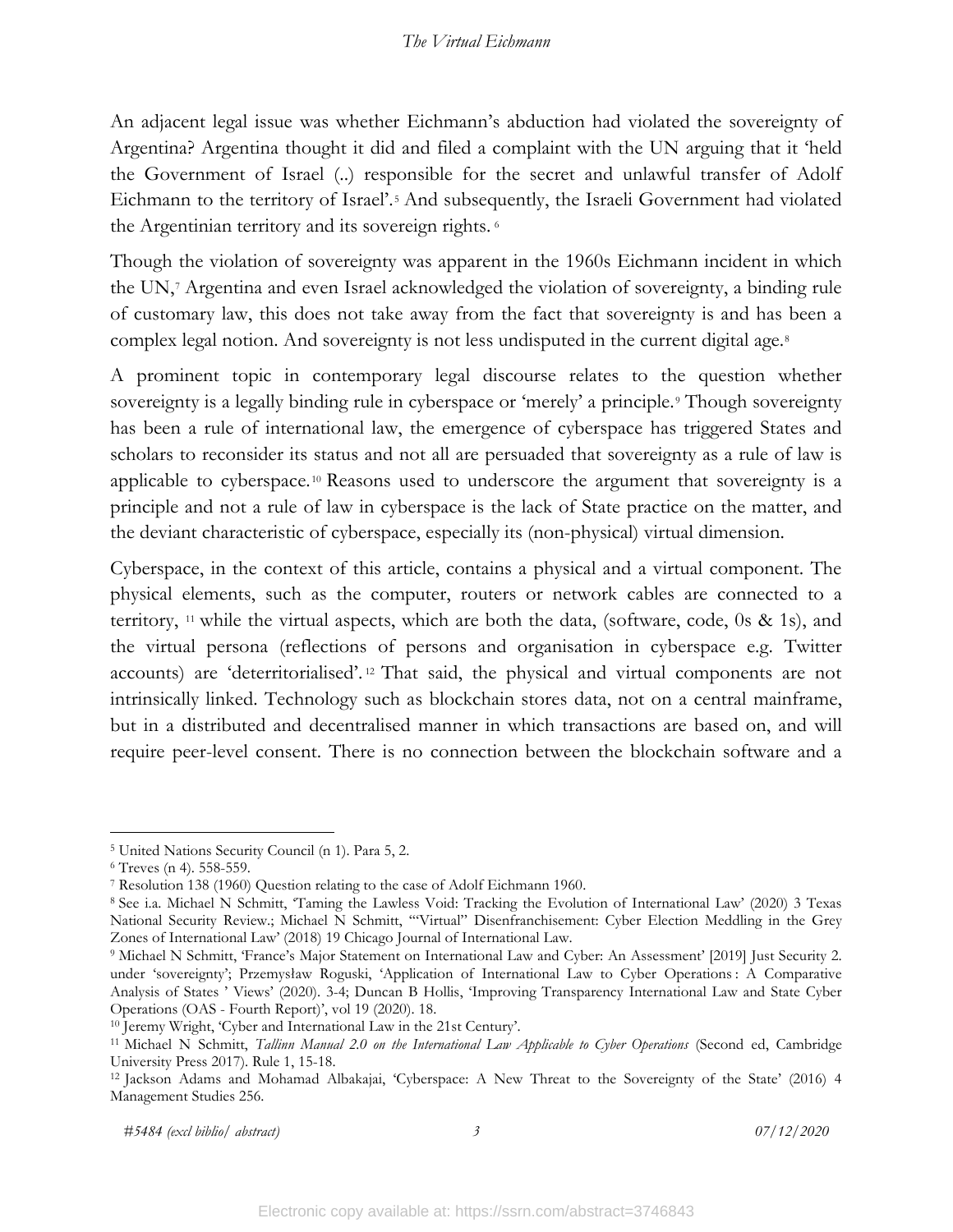computer, hence no direct link to the territory of a State via the physical location of the ICT infrastructure. [13](#page-5-0)

The discourse whether sovereignty is a principle or a rule in cyberspace, is not semantic as it can have genuine legal consequences. An internationally wrongful act, in the sense of Article 2 of the International Law Commission's Articles on State Responsibility,[14](#page-5-1) is based on two conditions: first, the violation needs to be attributable to a State under international law, and second an international rule of that State needs to be breached.<sup>[15](#page-5-2)</sup> If sovereignty is labelled as a principle and not as a primary rule of law, violation of sovereignty will not constitute an internationally wrongful act and responsibility cannot be invoked. In other words: an activity in cyberspace that infringes the sovereignty of another State cannot be considered unlawful.

Despite the lack of State practice regarding violations of sovereignty in cyberspace, the purpose of the article is to provide more granularity to the discourse on whether sovereignty is a rule or a principle of international law applicable in cyberspace. The method used is by comparing the sovereignty considerations surrounding abduction of the physical Eichmann in 1960, with a fictitious removal or deletion of a 'virtual Eichmann'. [16](#page-5-3) Would a 'digital deletion' still be a violation of sovereignty? Or will the characteristics of cyberspace force us to revisit this fundament of international law?

The article will first describe pre-cyberspace sovereignty based on case law, and assess the violation of sovereignty culminating in the 1960s Eichmann incident (section 2). Then, in section 3, the appreciation of sovereignty will be transposed to a 2020s cyber-related case. After describing the discourse on sovereignty in cyberspace, an assessment is made of whether the deletion of the 'virtual Eichmann' can be seen as a violation of sovereignty. Thereby making use of the so-called Tallinn Manual, a seminal scholarly work on how existing international law applies to operations in cyberspace.[17](#page-5-4) Before the conclusion, we will reflect on sovereignty in cyberspace (section 4).

*#5484 (excl biblio/ abstract) 4 07/12/2020*

<span id="page-5-0"></span><sup>13</sup> See also the discussion in Schmitt, *Tallinn Manual 2.0 on the International Law Applicable to Cyber Operations* (n 11). Rule 1 (5), 12, Rule 2 (2-8) 13-15. Moreover, data via cyberspace is not sent in one piece but in packages that follow different routes to re-assemble in a later phase. And finally, the digital data is sent between States A, B and C is regulated via internationally agreed standards of digital services via UPU or ITU legislation making it difficult for any State to control the access and egress to its territory and the ICT (public or private) on it.

<span id="page-5-1"></span><sup>14</sup> United Nations General Assembly, 'Responsibility of States for Internationally Wrongful Acts - A/RES/56/83'.; James Crawford, *The International Law Commission's Articles on State Responsibility : Introduction, Text and Commentaries* (James (James

<span id="page-5-2"></span>Richard) Crawford ed, Cambridge University Press 2002). 81.<br><sup>15</sup> Crawford, *The International Law Commission's Articles on State Responsibility : Introduction, Text and Commentaries (n 14). 81.* See also: *United States Diplomatic and Consular Staff in Tehran (USA v Iran), Judgement* [1980] ICJ Reports 3.; *Phosphates in Morocco - Preliminary Objections* (1938) Series A/B Collect Judgments, Orders Advis Opin. 28.<br><sup>16</sup> The theme is inspired on the reference to the Eichmann incident in: Michael N Schmitt and Liis Vihul, 'Respect for

<span id="page-5-3"></span>Sovereignty in Cyberspace' (2017) 95 Texas Law Review 1639. 1659-1660, and discussion with Prof Dr T.D. Gill. 17 The first edition of the Tallinn Manual was published in 2013. In 2017 a second edition was issued giving more

<span id="page-5-4"></span>prominence on operations in peacetime. Schmitt, *Tallinn Manual 2.0 on the International Law Applicable to Cyber Operations* (n 11).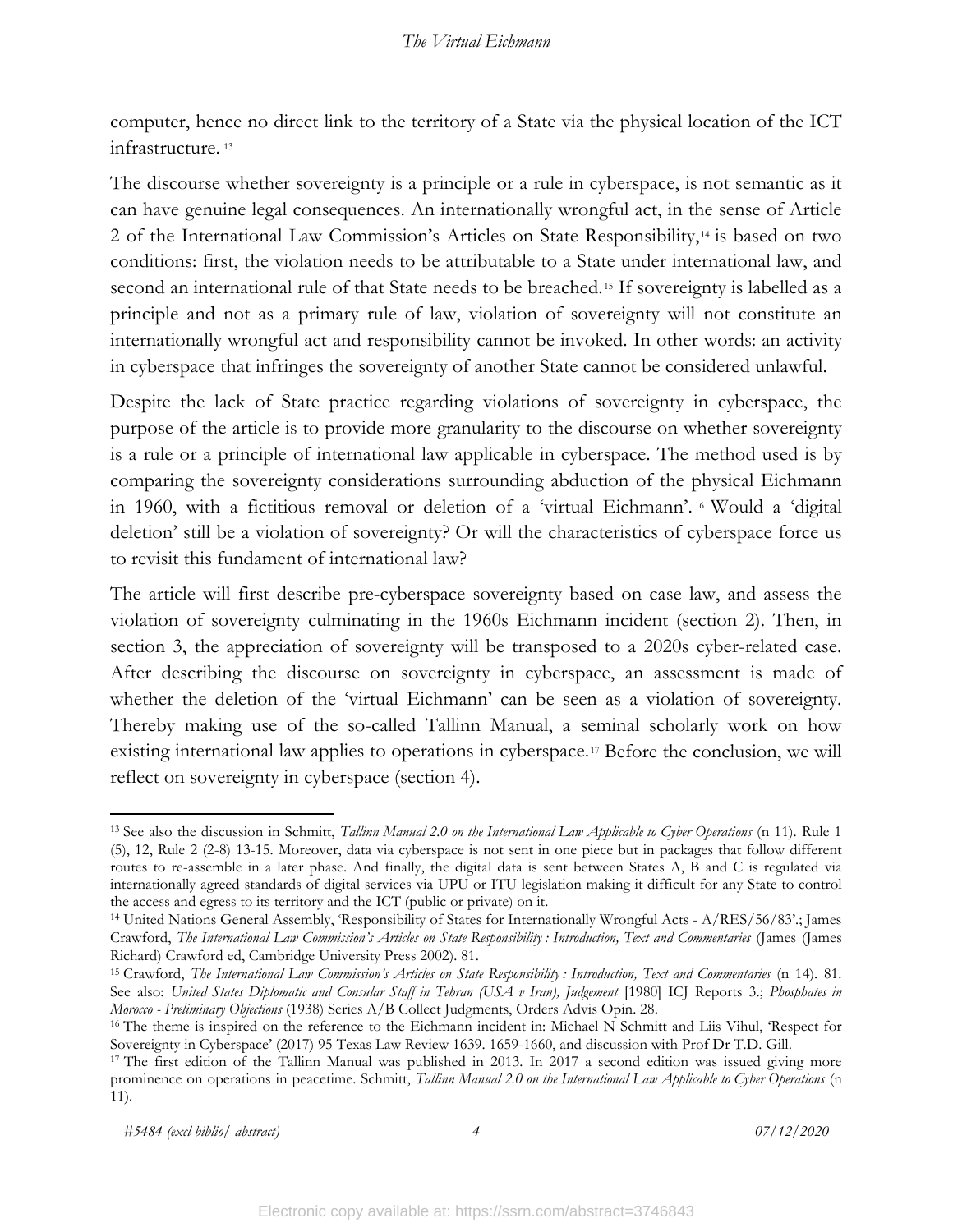A baseline for this article is that despite the growing number of international actors, sovereignty only applies in the relation between States.<sup>[18](#page-6-2)</sup> This article is limited in several ways. First, the article does not delve into the substance of 1960s Eichmann case e.g. related to the extradition agreement between Argentina and Israel, the jurisdiction of Israel or the nationality of Eichmann. The only purpose of using the case is to make a cyber-related analogy with the violation of Argentinian sovereignty in the 1960s case. Second, the focus is on public international law between States, while internal law will not be taken into account. Furthermore, the article is limited to legal considerations and does not dwell on ethical or political issues. And finally, since international law guides State behaviour, this article will not provide a real-world solution hence will not provide universal criteria for violating sovereignty but will make an appreciation of a specific situation.

### <span id="page-6-0"></span>**2. Sovereignty in the pre-cyber era**

In this section it is argued that sovereignty is a rule of customary international law as described in case law. Two elements of sovereignty can be distilled from customary international law: territorial integrity and political independence. The Eichmann incident is tested against these two elements to assess whether sovereignty was violated and whether this was unlawful.

### *2.1 Sovereignty: territorial integrity and political independence*

<span id="page-6-1"></span>Sovereignty cannot easily be summarised.[19](#page-6-3) It is a 'catch-all' term with a lengthy and troubled history.<sup>[20](#page-6-4)</sup> Crawford argues that there is sovereignty between States and within States.<sup>[21](#page-6-5)</sup> Notions that are highly intertwined as illustrated in the 1928 *Island de Palmas* Case in which arbiter Huber stated that '(s)overeignty in the relations between States signifies independence. Independence in regard to a portion of the globe is the right to exercise therein, to the exclusion of any other State, the functions of a State.'[22](#page-6-6)

<span id="page-6-2"></span><sup>18</sup> ibid. rule 4(2) 17. 19 See i.a. James Crawford, 'Sovereignty as a Legal Value', *The Cambridge Companion to International Law* (2012). 117-119.

<span id="page-6-4"></span><span id="page-6-3"></span><sup>20</sup> James R Crawford, *Brownlie's Principles of Public International Law* (9th ed., Oxford University Press 2019). 432; for a concise overview of the origins of modern international law, see Gleider Hernandez, *International Law* (Oxford University Press 2019). Chapter 1, 3-29.<br><sup>21</sup> Crawford, 'Sovereignty as a Legal Value' (n 19). 120-123.<br><sup>22</sup> *Island of Palmas Case (The Netherlands v United States)* (1928) II Reports Int Arbitr Award 829. 838.

<span id="page-6-5"></span>

<span id="page-6-6"></span>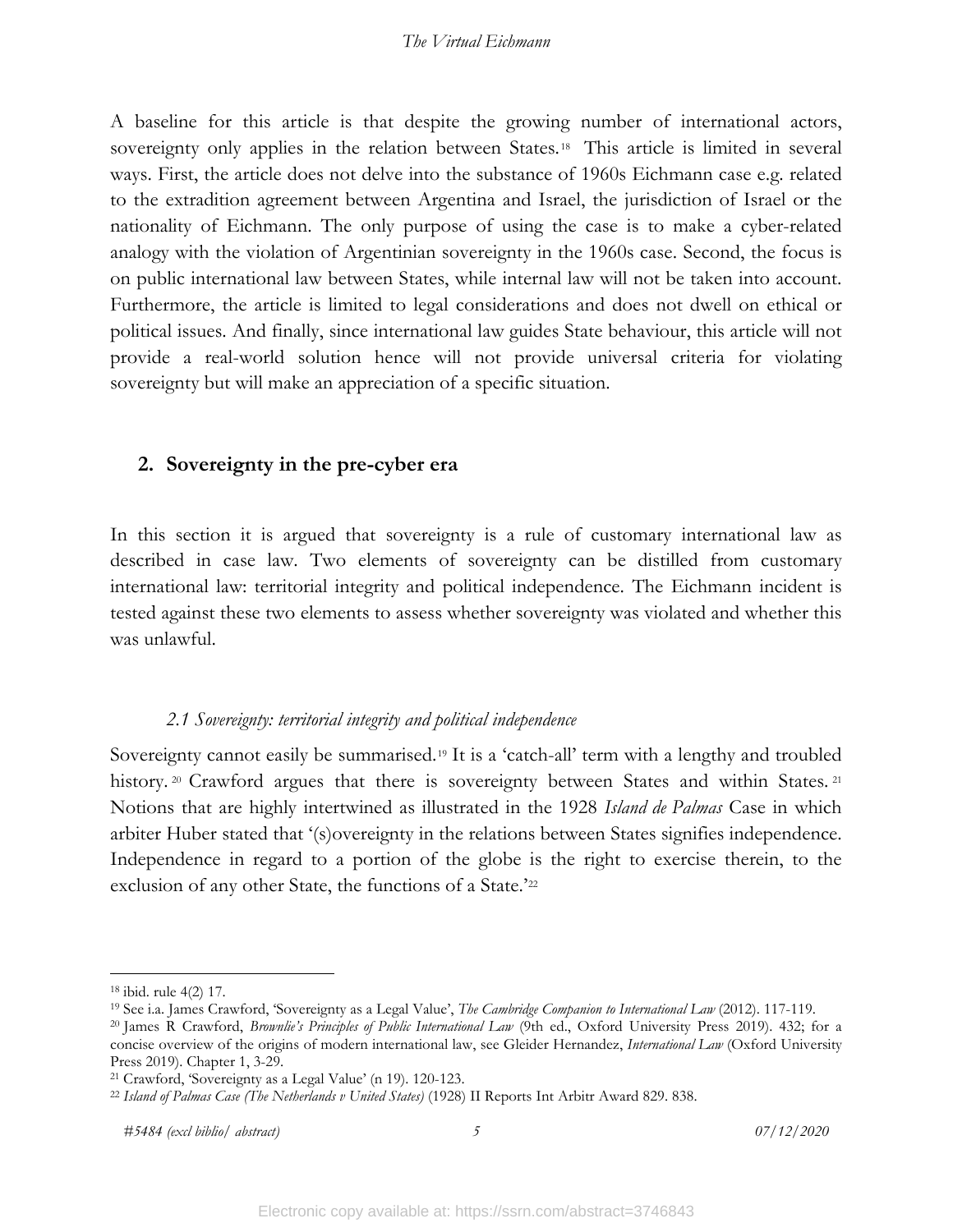Sovereignty among States refers to the legal equality of States. States are equal under international law, regardless of size or composition. [23](#page-7-0) Sovereign equality is one of the cornerstones of the system of international law and is recognised in Article 2(1) of the UN Charter.

Sovereignty within States refers to the right to exercise the functions of the State, within a portion of the globe – often referred to as the two elements of Statecraft: territorial integrity and political independence.<sup>[24](#page-7-1)</sup> Though sovereignty can and has been categorised in numerous ways, this article follows the notions of territorial integrity and political independence as also reflected in Article 2(4) of the UN Charter and several resolutions of the UN General Assembly.[25](#page-7-2)

Territorial integrity is reflected in the exclusive authority and power a State has over its territory and those residing upon it 'to the exclusion of any other State'. This includes the inviolability of, and respect for the territorial boundaries and connected territorial sea and airspace.

Political independence enables a State to 'freely pursue a path to economic, social and cultural development of its choice,<sup>[26](#page-7-3)</sup> conducive to executing the 'functions of the State',<sup>[27](#page-7-4)</sup> or the 'inherently governmental functions',[28](#page-7-5) i.e. collection of taxation, conduct of elections, law enforcement or the conduct of diplomacy.<sup>[29](#page-7-6)</sup> Political independence also means that States can engage with, and enter into relations with other sovereign States on an equal footing.

*#5484 (excl biblio/ abstract) 6 07/12/2020*

<span id="page-7-0"></span><sup>23</sup> Eric Jensen, 'Cyber Sovereignty: The Way Ahead' (2015) 50 Texas International Law Journal 275. 285 – an equal has no power over an equal.

<span id="page-7-1"></span><sup>24</sup> Samuel KN Blay, 'Territorial Integrity and Political Independence' [2010] Max Planck Encyclopedia of International Law. Under A; Robert Jennings and Arthur Watts, *Oppenheim's International Law*, vol I (9th ed., Longman 2008). 382. Others make a similar division, see: Crawford, 'Sovereignty as a Legal Value' (n 19). 131-132; Charter of the United Nations 1945. Art 2(4) "All Members shall refrain in their international relations from the threat or use of force against the territorial integrity or political independence of any state, or in any other manner inconsistent with the Purposes of the United Nations."; see also current day scholars, Schmitt, 'Taming the Lawless Void: Tracking the Evolution of International Law' (n 8). 38.<br><sup>25</sup> United Nations General Assembly, 'Declaration on Principles of International Law Concerning Friendly Relations and

<span id="page-7-2"></span>Co - Operation among States in Accordance with the Charter of the United Nations - Resolution 2625(XXV)' (1970).; United Nations General Assembly, 'Definition of Aggression - Resolution 3314 (XXIX)' (1974).; Oliver Dörr and Albrecht Randelzhofer, 'Purposes and Principles, Article 2 (4)' in Bruno Simma and others (eds), *The Charter of the United Nations: A Commentary*, vol I (3rd edn, Oxford University Press 2014). 215-217. See Article also 2(4) of the Charter of the United Nations.; United Nations Information Organization (UNIO), 'United Nations Conference on International Organization (UNCIO)- Volume VI'. 334-335; Crawford, *Brownlie's Principles of Public International Law* (n 20). 200.

<span id="page-7-3"></span><sup>26</sup> Benedikt Pirker, 'Territorial Sovereignty and Integrity and the Challenges of Cyberspace', *Peacetime Regime for State* 

<span id="page-7-5"></span><span id="page-7-4"></span>

Activities in Cyberspace (2013). 191.<br><sup>27</sup> Island of Palmas Case (The Netherlands v United States) (n 22). 838.<br><sup>28</sup> Schmitt, "Virtual" Disenfranchisement: Cyber Election Meddling in the Grey Zones of International Law' (n

<span id="page-7-6"></span><sup>&</sup>lt;sup>29</sup> Marko Milanovic and Michael N Schmitt, 'Cyber Attacks and Cyber (Mis)Information Operations during a Pandemic (Forthcoming)' [2020] Journal of National Security Law & Policy. 7-10.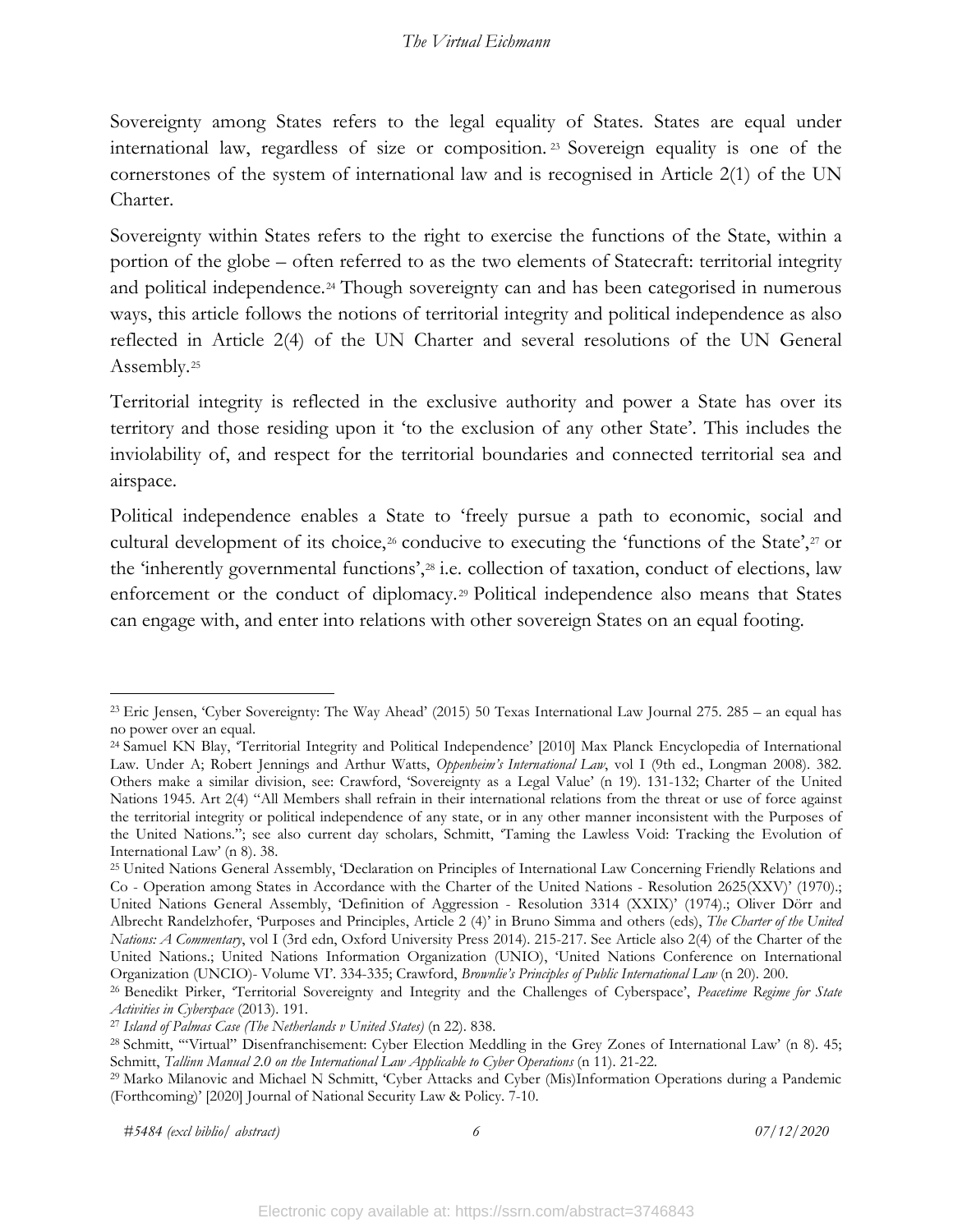### *2.2 Sovereignty as a rule*

<span id="page-8-0"></span>Without dwelling on the history of sovereignty,<sup>[30](#page-8-1)</sup> in modern times sovereignty has been a binding rule of international law. This in effect means that sovereignty is not only a principle of customary international law from which many legal rights and obligations derive, including the prohibition of intervention, jurisdiction and the obligation of due diligence; but sovereignty is also a rule in itself,<sup>[31](#page-8-2)</sup> and a violation thereof, if the violation is attributable to another State, can constitute an internationally wrongful act with an obligation to provide redress as a consequence.[32](#page-8-3)

The UN Charter safeguards several aspects of sovereignty: the sovereign equality of States is referred to in Articles 2(1) and 78; and the territorial integrity and political independence in Article 2(4). [33](#page-8-4) Also the regional Organisation of American States refers to sovereignty, territorial integrity and independence in the first article of its charter.[34](#page-8-5) Likewise the Helsinki Final Act speaks about juridical equality, territorial integrity and freedom and political independence as attributes inherent to sovereignty.[35](#page-8-6)

Though regional or thematic treaties mention aspects of sovereignty,<sup>[36](#page-8-7)</sup> the legal basis for sovereignty as a rule is found in customary international law, most prominently reflected in judicial decisions and considerations of inter alia the International Court of Justice (ICJ).<sup>[37](#page-8-8)</sup>

Case law on sovereignty is extensive. The judgment of the Permanent Court of International Justice in the 1927 *Lotus* Case, in essence on a dispute concerning jurisdiction between France and Turkey, considers that, if there are no permissive rules, a State 'may not exercise its power in any form in the territory of another State' alluding to the territorial integrity but also the political independence of a state.<sup>[38](#page-8-9)</sup> The most prominent articulation of sovereignty, as stated above, is given by Judge Huber in the 1928 Island of Palmas arbitral award,<sup>[39](#page-8-10)</sup> a view that was reiterated by Judge Alvares in an individual opinion to the judgment of the ICJ in the *Corfu Channel* case.[40](#page-8-11)

*#5484 (excl biblio/ abstract) 7 07/12/2020*

<span id="page-8-1"></span><sup>30</sup> Hernandez (n 20). 5-26.

<span id="page-8-2"></span><sup>31</sup> In the 1986 Nicaragua Case the ICJ did not consider a violation of sovereignty and of non-intervention based on the principle of sovereignty, it argued and confirmed that violation of sovereignty was a separate breach aside from the use of force and intervention. *Case Concerning Military and Paramilitary Activities in and against Nicaragua* (1986) Judgement ICJ

<span id="page-8-3"></span>Reports 14. Paras 212-213, 111.<br><sup>32</sup> James Crawford, 'Articles on Responsibilty of States for Internationally Wrongful Acts' 385. 211ff.<br><sup>33</sup> Charter of the United Nations.

<span id="page-8-5"></span><span id="page-8-4"></span><sup>34</sup> Charter of the Organization of American States 1948. Article 1.

<span id="page-8-6"></span><sup>35</sup> Helsinki Final Act 1975 1. Article 1. Mindful that the Helsinki Final Act is a political rather than a legal convention, see Terry Gill, 'Non-Intervention in the Cyber Context', *Peacetime Regime for State Activities in Cyberspace* (2013). 220.

<span id="page-8-7"></span><sup>36</sup> United Nations Convention on the Law of the Sea 1982.

<span id="page-8-9"></span><span id="page-8-8"></span><sup>&</sup>lt;sup>37</sup> Schmitt and Vihul (n 16). 1650ff.<br><sup>38</sup> The Case of the SS Lotus (France v Turkey) - Judgment (1927) Series A Collect Judgments 1. 18.<br><sup>39</sup> Island of Palmas Case (The Netherlands v United States) (n 22). 838.<br><sup>40</sup> Corf

<span id="page-8-10"></span>

<span id="page-8-11"></span>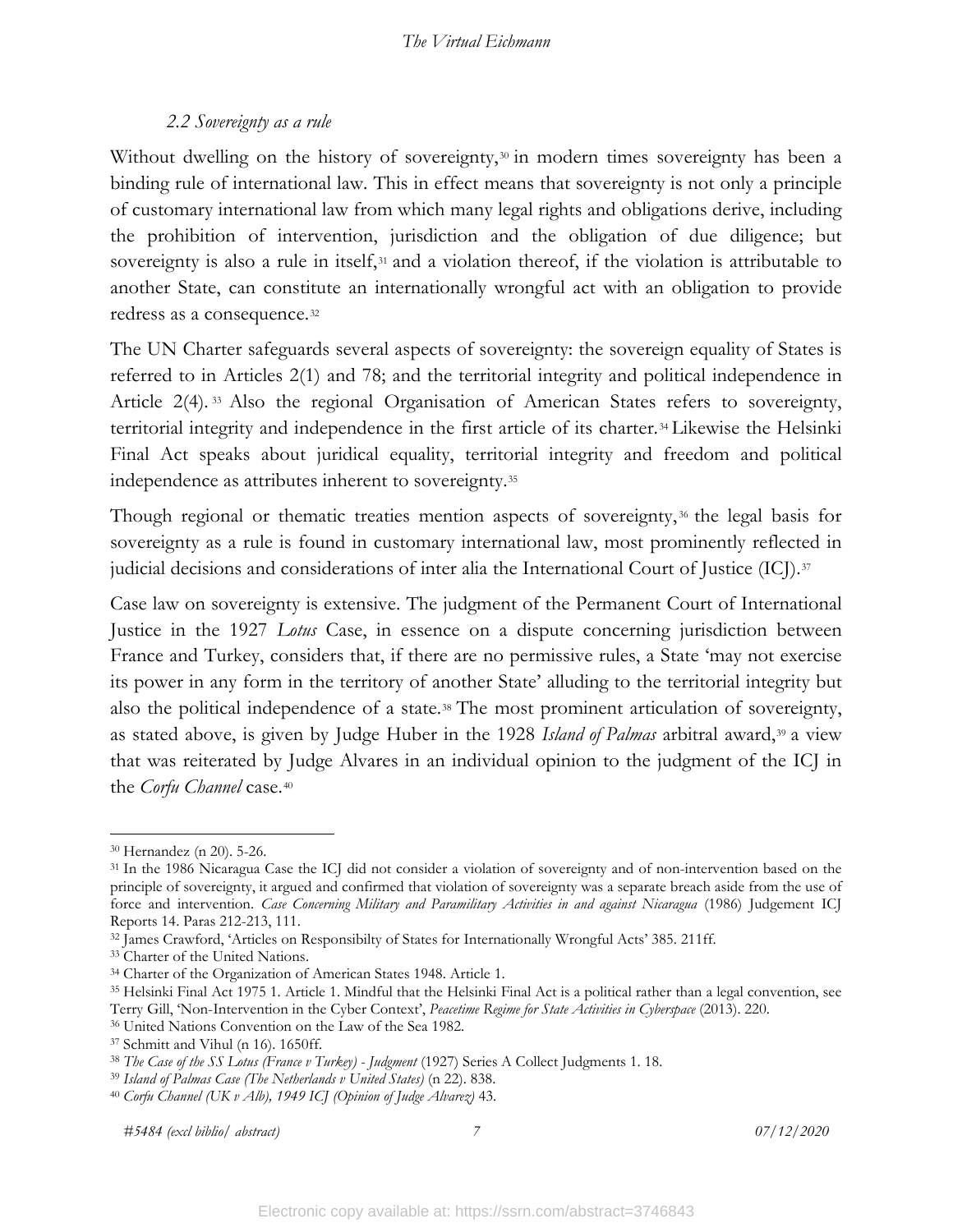The 1949 *Corfu Channel* Case (United Kingdom vs Albania) is important for two reasons. First of all, the ICJ states in its judgment in this case that '(b) etween independent States, respect for territorial sovereignty is an essential foundation of international relations'.[41](#page-9-0) And second, the ICJ queries whether the sovereignty of Albania was violated by the United Kingdom. Irrespective of the assessment of the ICJ, the fact that the ICJ queries the violation of sovereignty gives prominence to the fact that respect for sovereignty is a binding obligation. This is underlined by the UK invoking exemptions to the obligation to respect the sovereignty of other States. Invoking exemptions does not weaken but underlines the rule of sovereignty.

Also after the 1960s, in which the Eichmann incident took place, sovereignty was violated on numerous occasions and the fact that it was brought to the ICJ or a similar court or arbitrary tribunal.[42](#page-9-1) In the 1974 *Nuclear Tests* Case (Australia vs France), Australia claims that the fallout of French nuclear testing had landed on Australian soil, in effect violating the sovereignty of Australia and hence breaching international law. France acknowledges the fall out and does not dispute its French origin but claims that deposits are negligible and constitute no danger to the health of the population.[43](#page-9-2) Though the ICJ decided not to pursue litigation, the case indicates the existence of territorial integrity of a State which violation entails the breach of a binding rule.<sup>[44](#page-9-3)</sup>

The 1986 ICJ judgment in the *Nicaragua* Case refers to territorial integrity and sovereignty numerous times,<sup>[45](#page-9-4)</sup> highlighting that a violation thereof constitutes a breach of an obligation under customary international law. Though the violation of sovereignty is often a consequence of a breach of the prohibition of intervention or of the use of force, sovereignty is also breached as a stand-alone legal rule in the case of the laying of mines in the Nicaraguan territorial waters,<sup>[46](#page-9-5)</sup> and related to unauthorised overflights.<sup>47</sup>

In the 1990 *Rainbow Warrior* Arbitration it was held that France violated the territorial integrity of New Zealand,[48](#page-9-7) by sinking the Greenpeace ship Rainbow Warrior in Auckland harbour, executed by agents of the French intelligence service.

The obligation to respect the sovereignty of States as a rule in customary law is also echoed in numerous declarations of the UN. The 1970 United Nations General Assembly

<span id="page-9-0"></span><sup>41</sup> *Corfu Channel Case (merits) - Judgment of 9 April 1949*. 35.

<span id="page-9-1"></span><sup>42</sup> Besides the examples mentioned here see also e.g. *Certain Activities Carried Out by Nicaragua in the Border Area (Costa Rica v Nicaragua) and Construction of A Road in Costa Rica Along the San Juan River - Judgment of 16 December 2015*. 740ff., para 229. 43 *Nuclear Tests (Austl v Fr) - Judgement* [1974] ICJ Reports 253.

<span id="page-9-4"></span><span id="page-9-3"></span><span id="page-9-2"></span><sup>&</sup>lt;sup>44</sup> ibid. para 18, 258.<br><sup>45</sup> *Case Concerning Military and Paramilitary Activities in and against Nicaragua* (n 31). Para 212, when referring to the laying of mines, 111.

<span id="page-9-5"></span><sup>46</sup> ibid. 111, para 213. The prohibited use of force regarding the laying of mines is discussed, 118, para 227. 47 ibid. 128, para 251. 48 *Rainbow Warrior (New Zealand v France)* (1990) 20 215.

<span id="page-9-7"></span><span id="page-9-6"></span>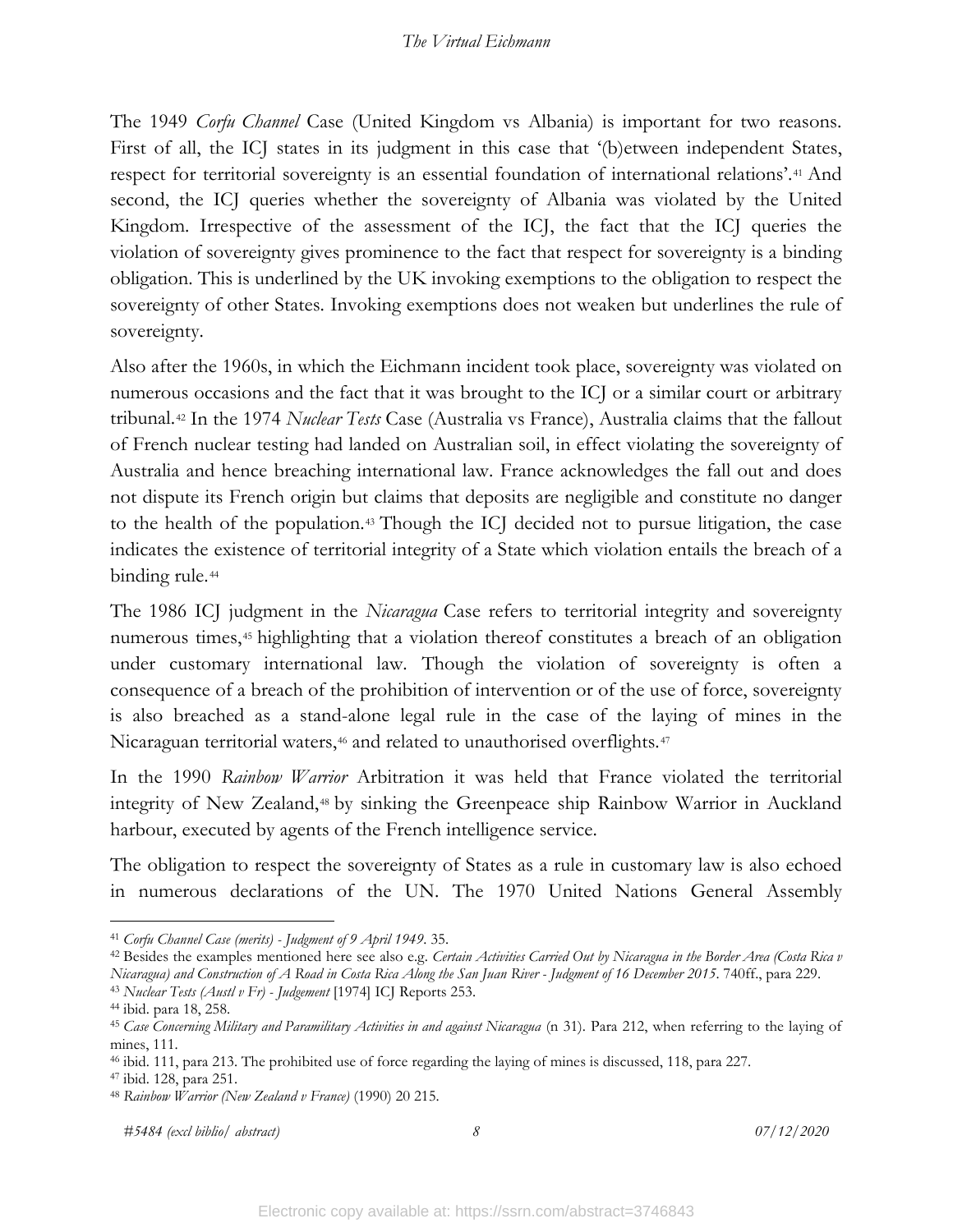declaration on Friendly Relations emphasises the importance of sovereign equality of States.<sup>[49](#page-10-1)</sup> The sovereign equality entails not only the judicial equality of States but also highlights the inviolability of territorial integrity and political independence of the State and its right to freely choose and develop its political, social, economic and cultural systems. The latter was already stated in the 1965 Declaration on the Inadmissibility of Intervention in the Domestic Affairs,<sup>[50](#page-10-2)</sup> and is confirmed in the 1981 Declaration on the Inadmissibility of Intervention and Interference in the Internal Affairs of States.

### *2.3 Sovereignty during the Eichmann incident*

<span id="page-10-0"></span>The removal of Eichmann from Argentina in 1960 was a violation of both the territorial integrity and political independence. The territory of Argentina was violated after agents of the Israeli secret service gained unauthorised access to the country. The political independence, or execution of the functions of the State, [51](#page-10-3) was violated because in apprehending Eichmann, Israel took over the Argentinean State function of the execution of the law, more specifically law enforcement. This activity can be labelled as a usurpation due to the unauthorised and non-consensual execution of law enforcement by Israel.<sup>[52](#page-10-4)</sup>

The violation was unlawful since there was no legal justification for the breach of sovereignty. The Israeli action was not endorsed by a UN Security Council resolution, it was not a form of self-defence, countermeasure nor could Israel invoke circumstances precluding wrongfulness.[53](#page-10-5) Israel tried to preclude unlawfulness by arguing that Eichmann was illegally in Argentina and had consented to the deportation, but Argentina argued that though this may or may not be true, it does not provide justification for violating Argentinean sovereignty.<sup>[54](#page-10-6)</sup>

<span id="page-10-1"></span><sup>49</sup> United Nations General Assembly, 'Declaration on Principles of International Law Concerning Friendly Relations and Co Operation among States in Accordance with the Charter of the United Nations - Resolution 2625(XXV)' (n 25). Under 'the principle of sovereign equality of States'.<br><sup>50</sup> United Nations General Assembly, 'Declaration on the Inadmissibility of Intervention in the Domestic Affairs of

<span id="page-10-2"></span>States and the Protection of Their Independence and Sovereignty - Resolution 2131 (XX)' (1965). Bullet 5: "Every State has an inalienable right to choose its political, economic, social and cultural systems, without interference in any form by another State."

<span id="page-10-4"></span><span id="page-10-3"></span><sup>&</sup>lt;sup>51</sup> *Island of Palmas Case (The Netherlands v United States)* (n 22). 898.<br><sup>52</sup> Michael N Schmitt, 'Grey Zones in the International Law of Cyberspace' (2017) 42 The Yale Journal of International Law 1. 6-7 (note 30).<br><sup>53</sup> As currently depicted in Chapter V of the United Nations, 'Responsibility of States for Internationally Wrongful Acts'

<span id="page-10-5"></span><sup>(2001)</sup> II Yearbook of the International Law Commission vol II (Part Two).

<span id="page-10-6"></span><sup>54</sup> United Nations Security Council (n 1). Bullets 26 & 28. See also: Treves (n 4). 558-559; Kittrie (n 4). 16-17.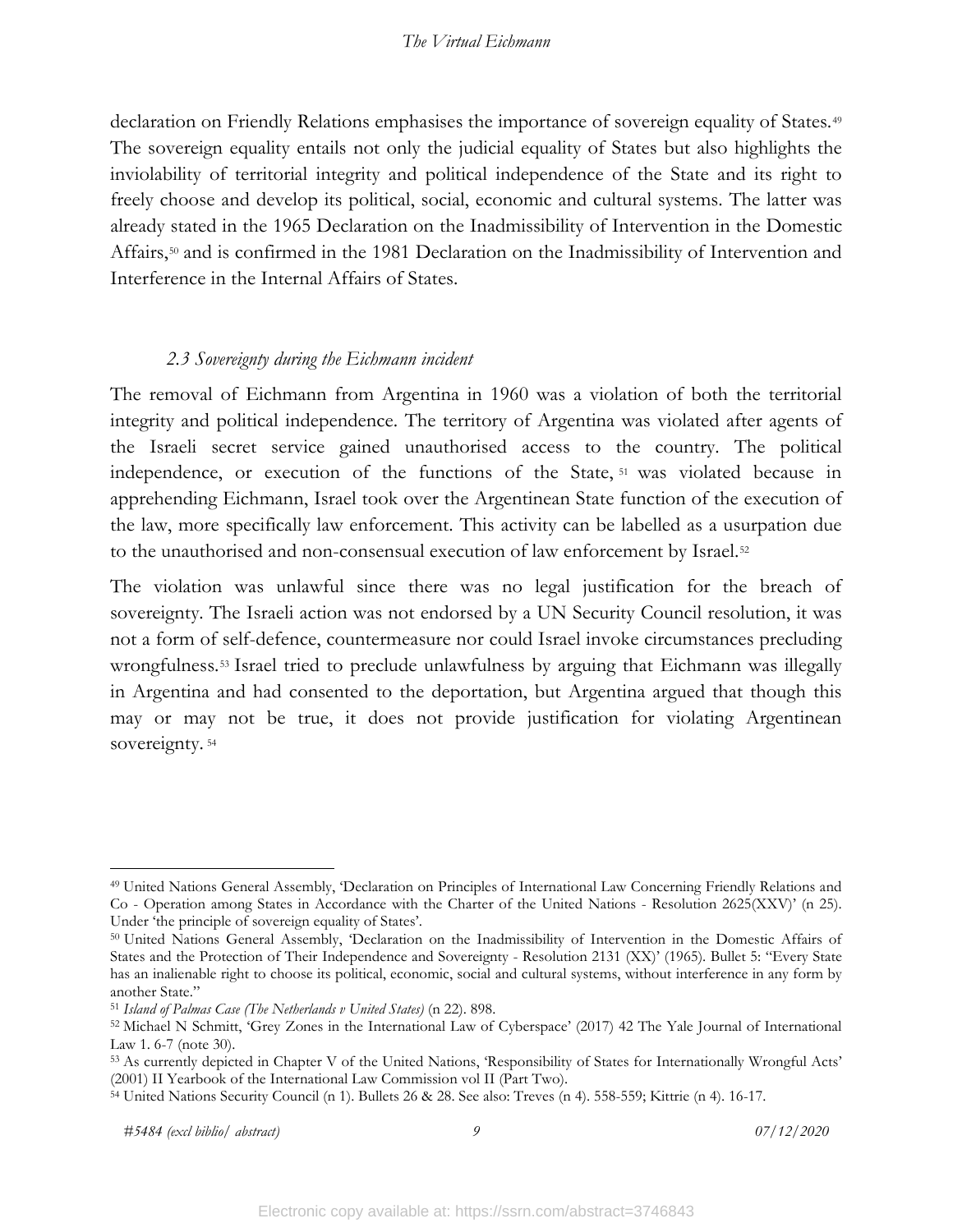# <span id="page-11-0"></span>**3. Sovereignty in Cyberspace - the 'Virtual Eichmann'**

Sovereignty as a binding legal rule has a firm foundation in international law. Respect for sovereignty is a primary rule of law the breach of which constitutes a violation of international law. Sovereignty is based on territorial integrity and inherently governmental functions, both of which were violated when removing Eichmann from Argentinean soil in 1960.

This section starts with describing the discourse regarding sovereignty in cyberspace, after which a short case will be laid out making a digital analogy with the physical abduction of Eichmann in 1960. This case will be tested against territorial integrity and the inherently governmental functions, to assess whether sovereignty is a legal rule in cyberspace or not.

### *3.1 The 'sovereignty in cyberspace'-discourse*

<span id="page-11-1"></span>Respect for sovereignty is a well-recognised norm of international law,<sup>[55](#page-11-2)</sup> with the subsequent obligation not to violate the sovereignty of another State. This would also account for sovereignty in cyberspace. During the two iterations of the Tallinn Manual this was confirmed - or rather not disputed. The position taking during the Tallinn Manual process is that 'sovereignty constitutes both an international law principle from which various rules derive (such as the prohibitions on coercive intervention and the use of force) and a primary rule in its own right capable of being violated.'[56](#page-11-3)

But sovereignty appeared not to be undisputed in cyberspace. Since mid 2016 a discussion between several States and legal scholars is ongoing in which some challenge the concept of sovereignty as a rule in cyberspace.<sup>[57](#page-11-4)</sup> The fact that many States refrain from providing their legal opinion on the issue, is not helpful.[58](#page-11-5)

The idea that sovereignty is a principle but not a rule in cyberspace, is the current UK position.[59](#page-11-6) In 2016 UK Attorney General Wright stated that the emergence of cyberspace has posed questions regarding the applicability of international law.[60](#page-11-7) On the one hand Wright argues that the prohibition of intervention, and of the threat or use of force against States,

*#5484 (excl biblio/ abstract) 10 07/12/2020*

<span id="page-11-2"></span><sup>55</sup> See e.g. Charter of the United Nations.; Helsinki Final Act.

<span id="page-11-3"></span><sup>56</sup> Schmitt, 'France's Major Statement on International Law and Cyber: An Assessment' (n 9). 2.

<span id="page-11-4"></span><sup>57</sup> See e.g. Michael N Schmitt, 'The Defense Department's Measured Take on International Law in Cyberspace' [2020] Just Security 1.; Przemysław Roguski, 'Violations of Territorial Sovereignty in Cyberspace — an Intrusion-Based Approach' in Dennis Broeders and Bibi van den Berg (eds), *Governing Cyberspace* (2020). 67-69. 58 Barrie Sander, 'The Sound of Silence : International Law and the Governance of Peacetime Cyber Operations' 1.

<span id="page-11-6"></span><span id="page-11-5"></span><sup>&</sup>lt;sup>59</sup> But the UK is not the only country, also e.g. Chile argues that sovereignty is a principle and not a stand-alone rule. See: Hollis (n 9). 18-20. 60 Wright (n 10).

<span id="page-11-7"></span>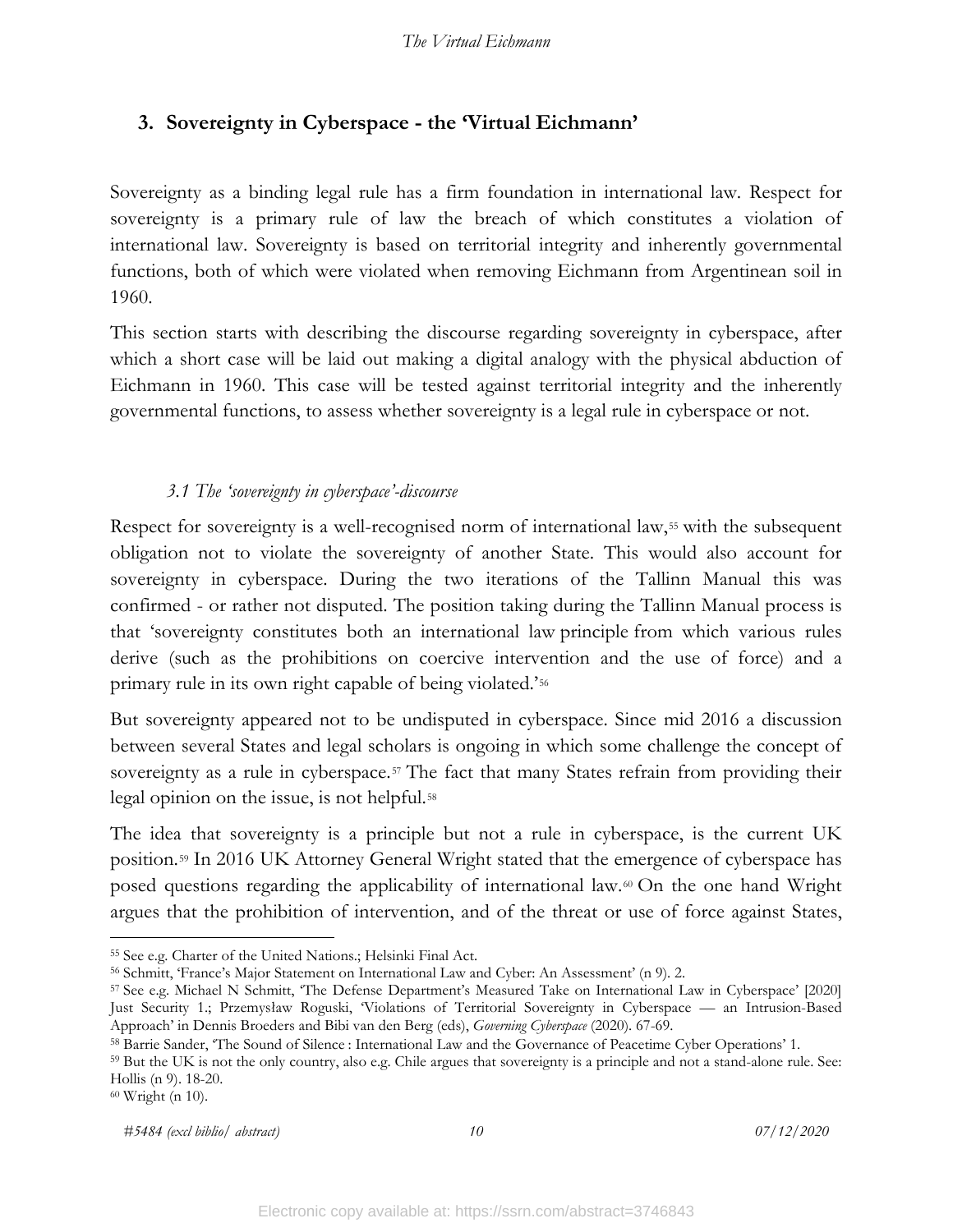are applicable in cyberspace and that violations thereof constitute an internationally wrongful act after which redress is possible, following the rationale that international law applies to cyberspace. But, on the other hand, Wright is 'not persuaded' to 'extrapolate from that general principle a specific rule or additional prohibition for cyber activity beyond that of a prohibited intervention.'[61](#page-12-0)

Several scholars hold similar views. Corn and Tayler argue that there are sufficient proscriptions against unlawful uses of force and interventions in treaty law and customary international law, but 'below these thresholds, there is insufficient evidence of either state practice or *opinio juris* to support assertions that the principle of sovereignty operates as an independent rule of customary international law that regulates states' actions in cyberspace.'<sup>[62](#page-12-1)</sup> Furthermore, Corn mentions that based on the law and State practice, 'sovereignty serves as a principle of international law that guides state interactions, but is not itself a binding rule that dictates results under international law'.[63](#page-12-2) Others argue that the prohibition of the use of force, and intervention apply to cyberspace, $64$  but  $(p)$  recisely when a non-consensual cyber operation violates the sovereignty of another State'<sup>[65](#page-12-4)</sup> is still undefined and would require more State practice and *opinio iuris*. A final scholarly, but also State view is that for the ICT infrastructure sovereignty as a rule applies, this is not necessarily the case for the virtual dimension of cyberspace.<sup>[66](#page-12-5)</sup>

Though most States still remain silent on whether sovereignty is a rule or a principle in cyberspace,<sup>[67](#page-12-6)</sup> Australia,<sup>[68](#page-12-7)</sup> New Zealand,<sup>[69](#page-12-8)</sup> Estonia,<sup>[70](#page-12-9)</sup> France<sup>[71](#page-12-10)</sup> and the Netherlands<sup>[72](#page-12-11)</sup> have given their legal opinion on the applicability of international law in cyberspace including reference

<span id="page-12-1"></span><span id="page-12-0"></span><sup>&</sup>lt;sup>61</sup> ibid. (2018), hereafter "UK Wright Speech".<br><sup>62</sup> Gary P Corn and Robert Taylor, 'Sovereignty in the Age of Cyber' (2017) 111 AJIL Unbound 207. 208.

<span id="page-12-3"></span><span id="page-12-2"></span><sup>&</sup>lt;sup>63</sup> ibid. 208.<br><sup>64</sup> See Schmitt, 'The Defense Department's Measured Take on International Law in Cyberspace' (n 57).; Robert Chesney, 'The Pentagon's General Counsel on the Law of Military Operations in Cyberspace' [2020] Lawfare 1. Under 4 c-d; Paul C Ney, 'DOD General Counsel Remarks at U.S. Cyber Command Legal Conference'. Under B. International law.

<span id="page-12-4"></span><sup>65</sup> Brian Egan, 'International Law and Stability in Cyberspace' (2017) 35 International Tax & Business Lawyer 169.

<span id="page-12-6"></span><span id="page-12-5"></span> $^{66}$  This is the position of Ecuador, but also Chile and the US are inclined to this view. See: Hollis (n 9). Para 51, 19.<br> $^{67}$  In the sense that there are not overt activities nor is there official documentation on t also: Harriet Moynihan, 'The Application of International Law to State Cyberattacks - Sovereignty and Non-Intervention'

<span id="page-12-7"></span><sup>(2019).</sup>p. 9; Hollis (n 9). 2-3.<br><sup>68</sup> Australian Government Department of Foreign Affairs and Trade, *Australia's International Cyber Engagement Strategy* (2017).

<span id="page-12-8"></span><sup>69</sup> New Zealand Ministry of Foreign Affairs & Trade, 'The Application of International Law to State Activity in Cyberspace' (2020).

<span id="page-12-9"></span><sup>70</sup> Kristi Sits, 'President of Estonia : International Law Applies Also in Cyber Space', *CyCon 2019* (2019).

<span id="page-12-10"></span><sup>71</sup> Ministère des Armées, 'Droit International Appliqué Aux Opérations Dans Le Cyberespace' (2019).; See also Michael N Schmitt, 'France Speaks Out on IHL and Cyber Operations : Part I' [2019] EJIL 1.; Przemysław Roguski, 'France's Declaration on International Law in Cyberspace: The Law of Peacetime Cyber Operations, Part I' [2019] OpinioJuris 1.

<span id="page-12-11"></span><sup>72</sup> Ministry of Foreign Affairs, Letter to the Parliament on the International Legal Order in Cyberspace 2019.; See also: Michael N Schmitt, 'The Netherlands Releases a Tour de Force on International Law in Cyberspace : Analysis' [2019] Just Security 1.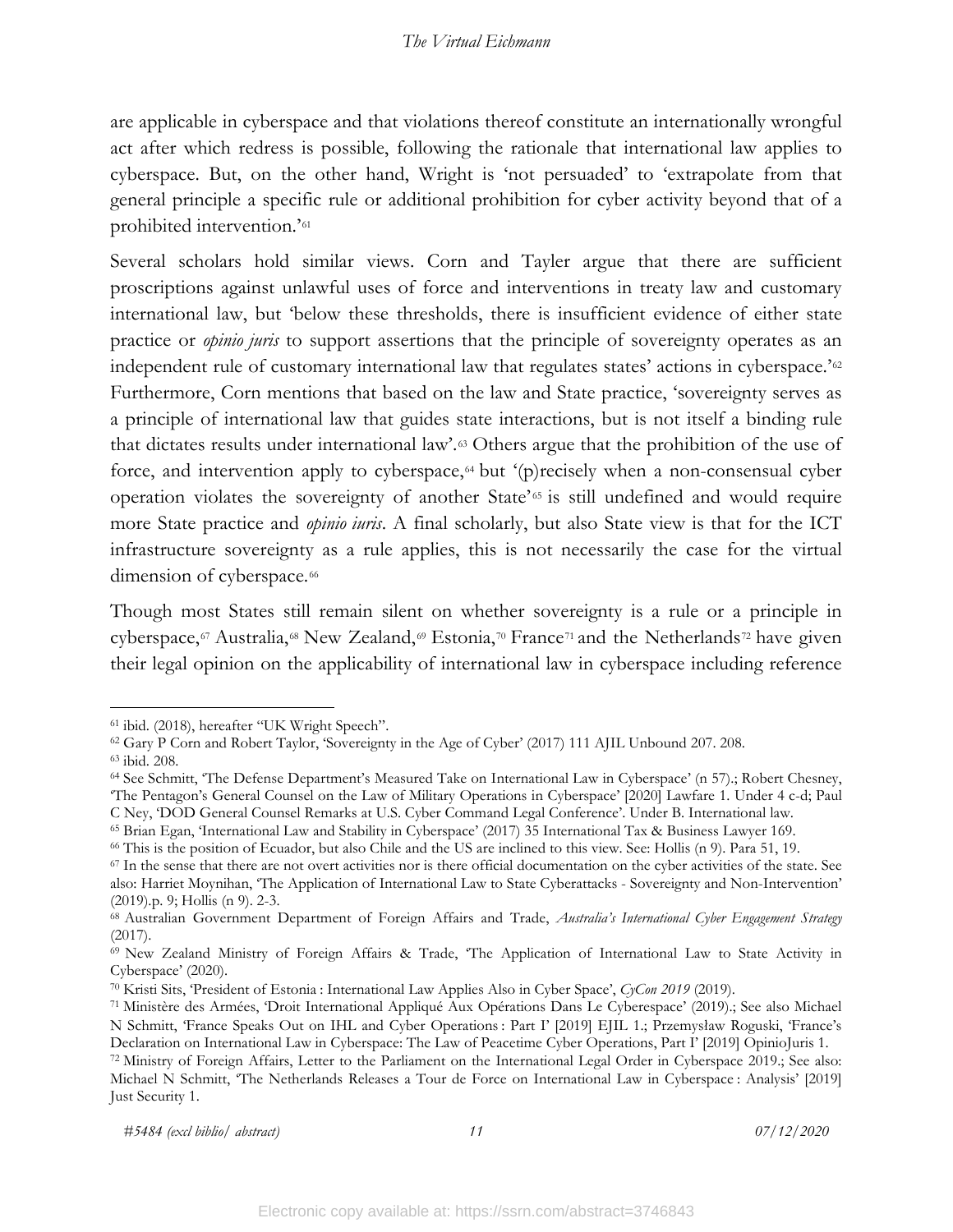to sovereignty. [73](#page-13-0) For France sovereignty is a rule also in cyberspace, [74](#page-13-1) stating that it will protect its sovereignty over the information systems located on its territory and implements the means necessary to protect this sovereignty,[75](#page-13-2) and reserves the right to respond to any cyber-attack of which it has been the victim.[76](#page-13-3) France argues that a violation of sovereignty is not only related to rules regarding the prohibition of intervention or use of force, but also related to territorial integrity and the jurisdiction over its territory and the persons and objects within that territory. Cyber operations executed by another State on French digital infrastructure will violate sovereignty and international law.[77](#page-13-4) The Netherlands also states that sovereignty is an independently binding rule of international law and its violation constitutes an internationally wrongful act, [78](#page-13-5) related to the territorial integrity and the inherently governmental functions of a state.[79](#page-13-6) A position also adopted by Austria, the Czech Republic, Finland and Switzerland.[80](#page-13-7)

Other States are less outspoken. The US view is 'murkier'<sup>[81](#page-13-8)</sup> and though several statements have been issued,<sup>[82](#page-13-9)</sup> no *opinio iuris* is given. Australia concurs that for cyber activities below the threshold of the use of force, general principles of international law, the principle of due diligence and the customary international law on State responsibility apply.[83](#page-13-10) Estonia, similar to Australia circumvents wording on the appreciation of sovereignty in cyberspace, but affirming that international law applies to cyberspace, and that States must refrain from the threat of or use of force against the territorial integrity and political independence of other States. [84](#page-13-11) Also China states that 'the principle of sovereignty enshrined in the UN Charter

```
#5484 (excl biblio/ abstract) 12 07/12/2020
```
<span id="page-13-0"></span><sup>&</sup>lt;sup>73</sup> The discussion is not confined to Europe and the US, also in the Organisation of American States silence is broken. Bolivia, Guatemala and Guyana argue that sovereignty is a stand-alone rule that can be breached in cyberspace. Other are less outspoken and some suggest it only a principle. See: Duncan B Hollis, Ben Vila and Daniela Rakhlina-Powsner, 'Elaborating International Law for Cyberspace' [2020] Directions Cyber Digital Europe.; Hollis (n 9). Para 52, 19. 74 Schmitt, 'France's Major Statement on International Law and Cyber: An Assessment' (n 9).

<span id="page-13-1"></span>

<span id="page-13-3"></span><span id="page-13-2"></span><sup>75</sup> SGDSN, 'Revue Stratégique de Cyberdéfense'. 82. 76 Ministère des Armées (n 71). 6.

<span id="page-13-4"></span><sup>77</sup> ibid. 7

<span id="page-13-5"></span><sup>78</sup> Ministry of Foreign Affairs, Letter to the President of the House of Representatives on the International Legal Order in Cyberspace - Appendix : International Law in Cyberspace 2019 1. 2. 79 The Netherlands follows the rationale of the Tallinn Manual. See also: Schmitt, *Tallinn Manual 2.0 on the International* 

<span id="page-13-6"></span>*Law Applicable to Cyber Operations* (n 11). Rule 4, 20.

<span id="page-13-7"></span><sup>80</sup> Swiss Ministry of Foreign Affairs, 'Position Paper on Switzerland's Participation in the UN OEWG and UNGGE' (2020).; Czech Republic Ministery of Foreign Affairs, 'Comments Submitted by the Czech Republic in Reaction to the Initial "Pre-Draft" Report of the OEWG' (2020).; Michael N Schmitt, 'Finland Sets Out Key Positions on International Cyber Law' [2020] Just Security 1.; Austrian Ministry of Foreign Affairs, 'Pre-Draft Report of the OEWG - ICT' (2020).

<span id="page-13-8"></span><sup>&</sup>lt;sup>81</sup> Hollis (n 9). 20.<br><sup>82</sup> Ney (n 64).; Egan (n 65).

<span id="page-13-10"></span><span id="page-13-9"></span><sup>83</sup> Australian Government Department of Foreign Affairs and Trade (n 68). Annex A, p. 91; Australian Government Department of Foreign Affairs and Trade, '2019 International Law Supplement to Australia's Position on the Application of International Law to State Conduct in Cyberspace'.

<span id="page-13-11"></span><sup>84</sup> Sits (n 70). First and fifth bullet.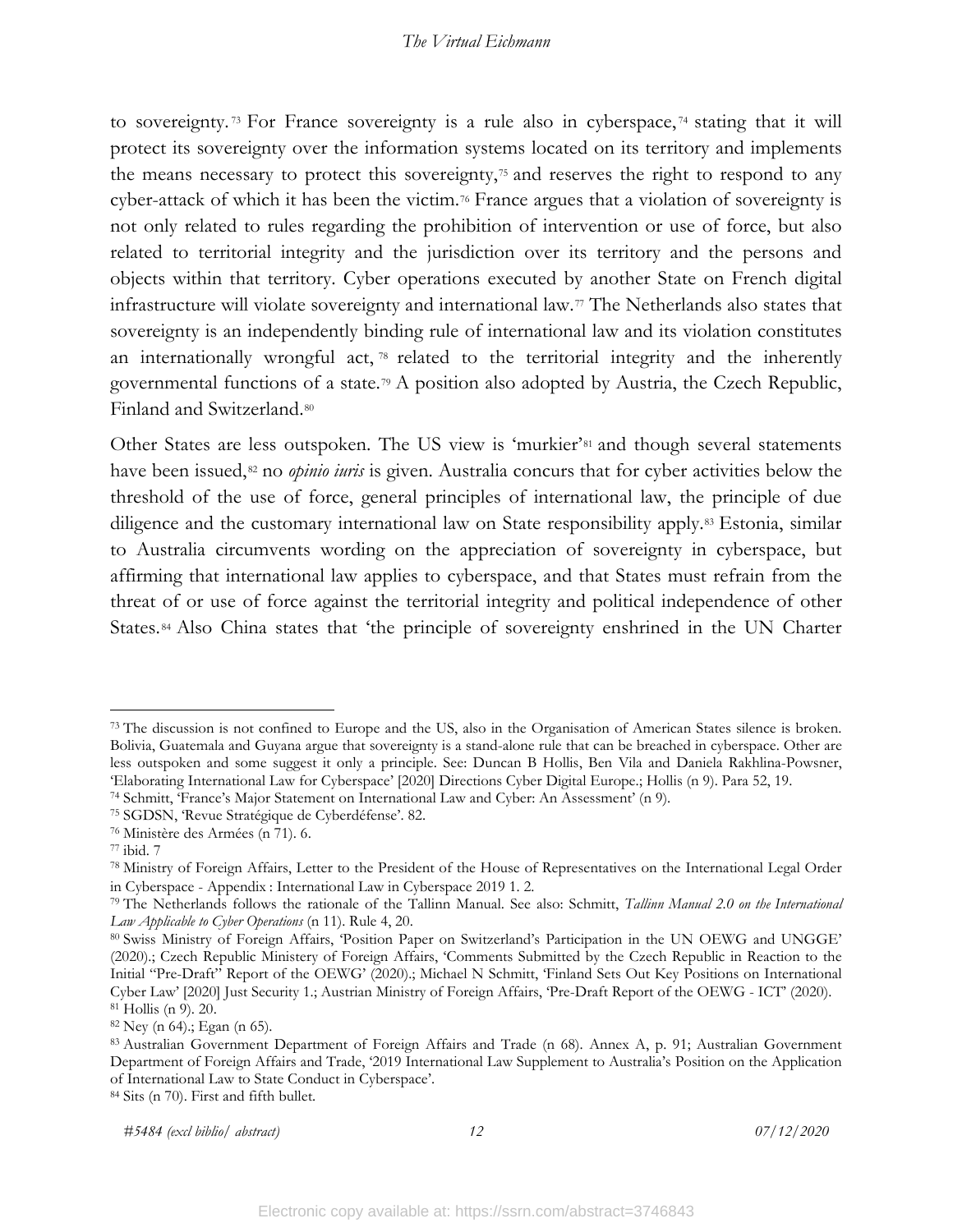covers all aspects of state-to-state relations, which also includes cyberspace.'[85](#page-14-1) A view echoing the Joint Statement by China and the Russia Federation on cooperation in Information Space Development in which they strongly support the principle of national sovereignty within the UN framework.<sup>[86](#page-14-2)</sup> This statement confirms an earlier declaration of six members of the Shanghai Cooperation Organisation, sent to the UN Secretary General in January 2015.[87](#page-14-3) The language used is neutral and restates the text of the UN Charter when referring to sovereignty. Hence, not confirming but certainly not denying the existence of the rule of sovereignty in cyberspace.

Though sovereignty has been a binding legal rule of customary international law, the dawn of cyberspace commenced a discourse on whether this also applies to cyberspace. Public international law can change based on diverging State behaviour over time, imputed by the characteristics of cyberspace which are different from the traditional domains. However, arguing that international law, and more specifically the notion of sovereignty, needs to change due to the dawn of cyberspace appears to be a reversed and flawed rationale. Not least since the lack of State practice accounts for all activities in cyberspace including nonintervention and the use of force. But, based on *opinio iuris*, the latter two are applicable in cyberspace while sovereignty (strangely enough) is not. The authors take note of the discussion but argue, in line with the Tallinn Manual scholars<sup>[88](#page-14-4)</sup> and the *opinio iuris* of some States, that sovereignty is both a principle and a binding legal rule in cyberspace which will be underlined with a fictitious case of the deletion of a 'virtual Eichmann'.

### *3.2 The 'virtual Eichmann'-case*

<span id="page-14-0"></span>Sovereignty in the 1960 Eichmann incident was violated since both the territorial integrity and the political independence of Argentina were breached unlawfully.<sup>[89](#page-14-5)</sup> But can the rules and principles of sovereignty, which have a sound foundation in the notion of territory, be

<span id="page-14-1"></span><sup>85</sup> Ministery of foreign affairs of the people's republic of China, 'International Strategy of Cooperation on Cyberspace'. Chapter II para 2.<br><sup>86</sup> 'Joint Statement Between the People's Republic of China and the Russian Federation on Cooperation in Information

<span id="page-14-2"></span>Space Development' (2016).

<span id="page-14-3"></span><sup>87</sup> United Nations General Assembly, 'A/69/723 Letter Dated 9 January 2015 from the Permanent Representatives of China, Kazakhstan, Kyrgyzstan, the Russian Federation, Tajikistan and Uzbekistan to the United Nations Addressed to

<span id="page-14-5"></span><span id="page-14-4"></span>the Secretary General' (2015) 00392 UN Doc. A/69/723. 4.<br><sup>88</sup> See e.g. Schmitt and Vihul (n 16). 1649; *Corfu Channel Case (merits) - Judgment of 9 April 1949* (n 41). 35; *Case Concerning Military and Paramilitary Activities in and against Nicaragua* (n 31). Para 202, 106 202 & para 213, 111. In the latter, the Court quotes the Corfu Judgment in stating that '"Between independent States, respect for territorial sovereignty is an essential foundation of international relations", and international law requires political integrity also to be respected.' 89 United Nations Security Council (n 1). Bullet 47, 10.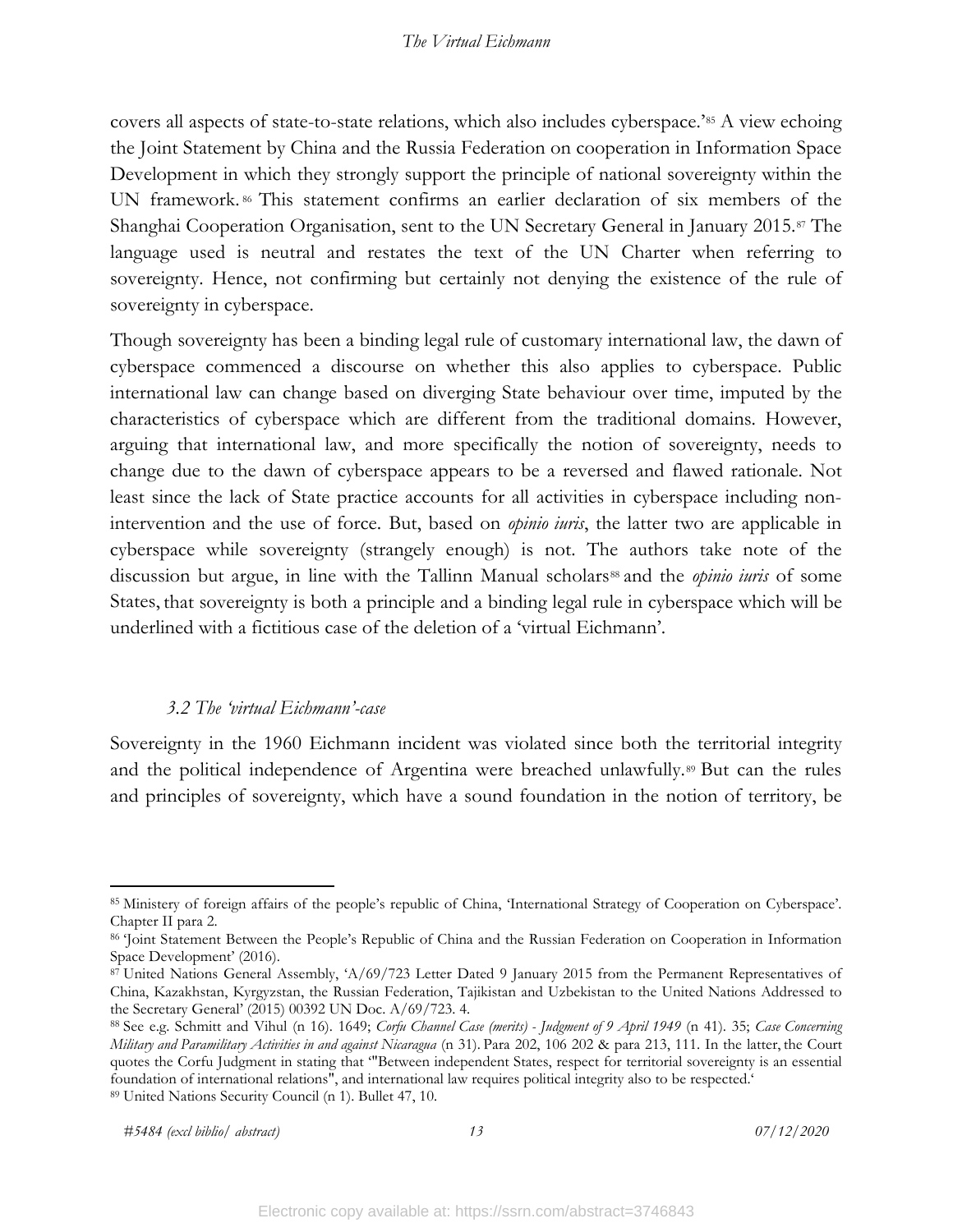applied in a similar way to cyberspace? Or does the changing context require additional interpretation on the object and purpose of the existing legal rules?<sup>[90](#page-15-0)</sup>

To test the binding legal rule of sovereignty a fictitious case is presented in which a virtual entity, the so-called Oakman Hacking Agency, instead of a real person will be 'removed' from cyberspace.

*'Oakman Hacking Group' has executed several remote cyber operations against State A. Oakman is a group of loosely affiliated hackers that log in from all over the world, using multiple ICT infrastructures and servers in as many States. Oakman, as a firm registered in State B, has in the past allegedly been supported by State C. State B is aligned with State C based on common economic and security interests. State A and State C have had issues in the past including feuds over borders, economic rows and mutual political interferences.* 



*Several members of Oakman have been indicted based on State's A penal legislation, for remote cyber intrusions, inflicting damage to materiel in State A, causing the loss of functionality of State supported ICT infrastructure during elections and undermining the free electoral process of State A by intense disinformation campaigns. Apart from extradition requests, State A has put political pressure on State C to stop supporting Oakman, and invoking a due diligence request to State B. State B has informally acknowledged the issue confirming the existence of Oakman and its activities on the soil of State B, but fails to see the harm inflicted to State A. State A even filed a complaint under art 33 UN Charter to the UN Security Council which in turn issued a generic* 

*#5484 (excl biblio/ abstract) 14 07/12/2020*

<span id="page-15-0"></span><sup>90</sup> Article 31 of the Vienna Convention on the Law of Treaties 1969.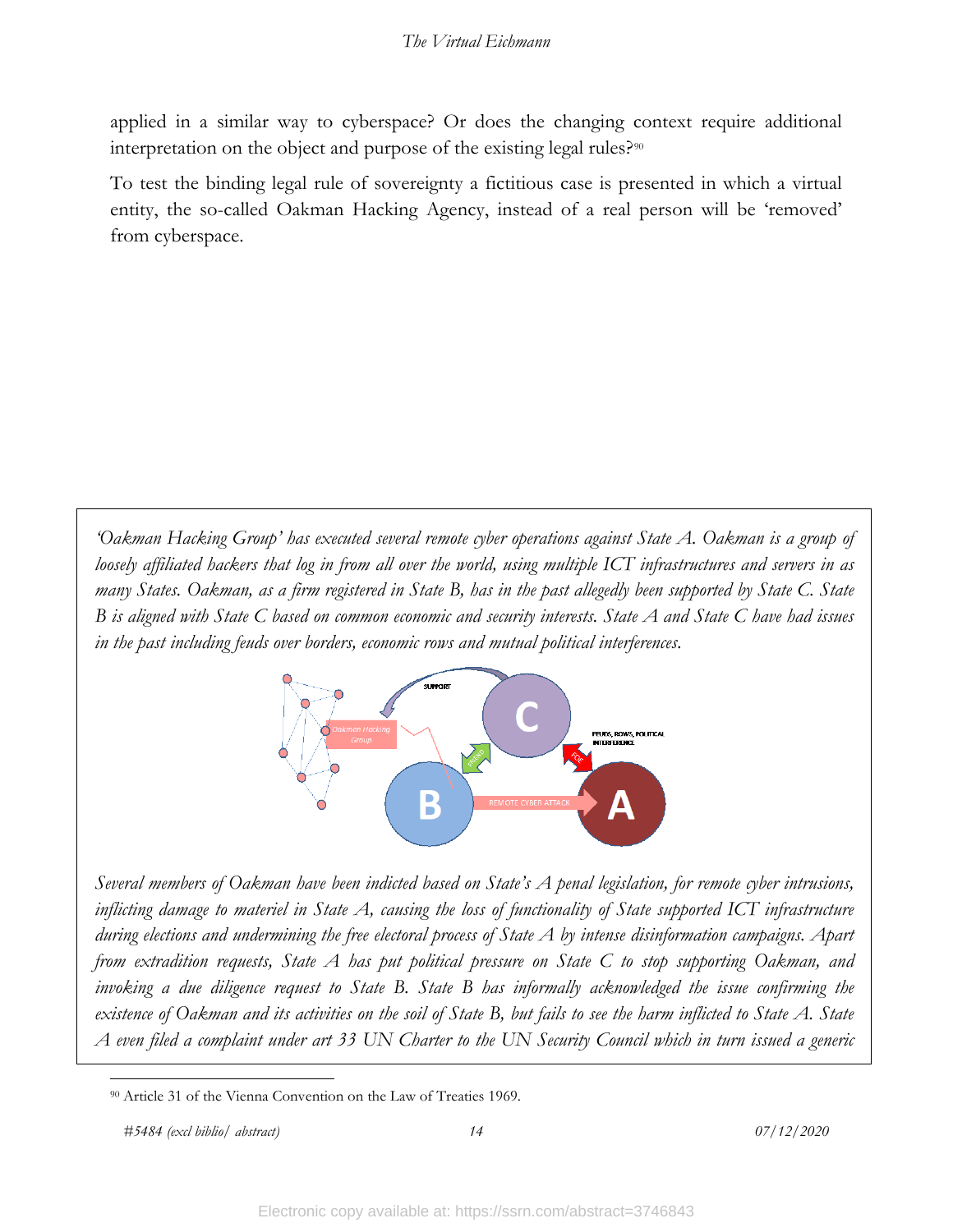*statement calling upon States not to interfere in other States with cyber means and to act responsibly when aware that agents on their territory pursue activities that could harm other States.*

*After long deliberation and international inactivity, State A has, under the aegis of a countermeasure due to failed due diligence, executed a remote operation in cyberspace and has put Oakman's network in State B out of order using a multitude of malware, taking the entire encrypted network including virtual persona hostage. Though there is no physical or functional damage nor injuries, Oakman was rendered incapable of operating, de facto removing it from cyberspace.* 



### *3.3 Sovereignty in the 'virtual Eichmann'-case*

<span id="page-16-0"></span>The sovereignty in the 'virtual Eichmann'-case will be assessed based on the violations of territorial integrity and political independence.

Territorial integrity is based on the territory of the State. Cyber activities of agents of State A present *in* State B would, similar to the Eichmann incident, constitute a breach of territorial integrity if these agents are active in State B without permission. A remote cyber operation however, does not physically cross the borders of State B, hence the question is whether the authority of State B regarding access and egress of its territory was tampered with.

The notion of territoriality is challenging in cyberspace. The essence of activities in cyberspace are within the virtual dimension i.e. the data and the virtual persona which are not connected to the territory of a State. Assessing whether the act of installing dormant malware in software that could be used on a foreign ICT infrastructure, constitutes a violation of territorial integrity might prove difficult. The eventual effect in the form of physical or functional damage to the cyberspace infrastructure or affiliated systems and operators is a more tangible violation of territorial integrity.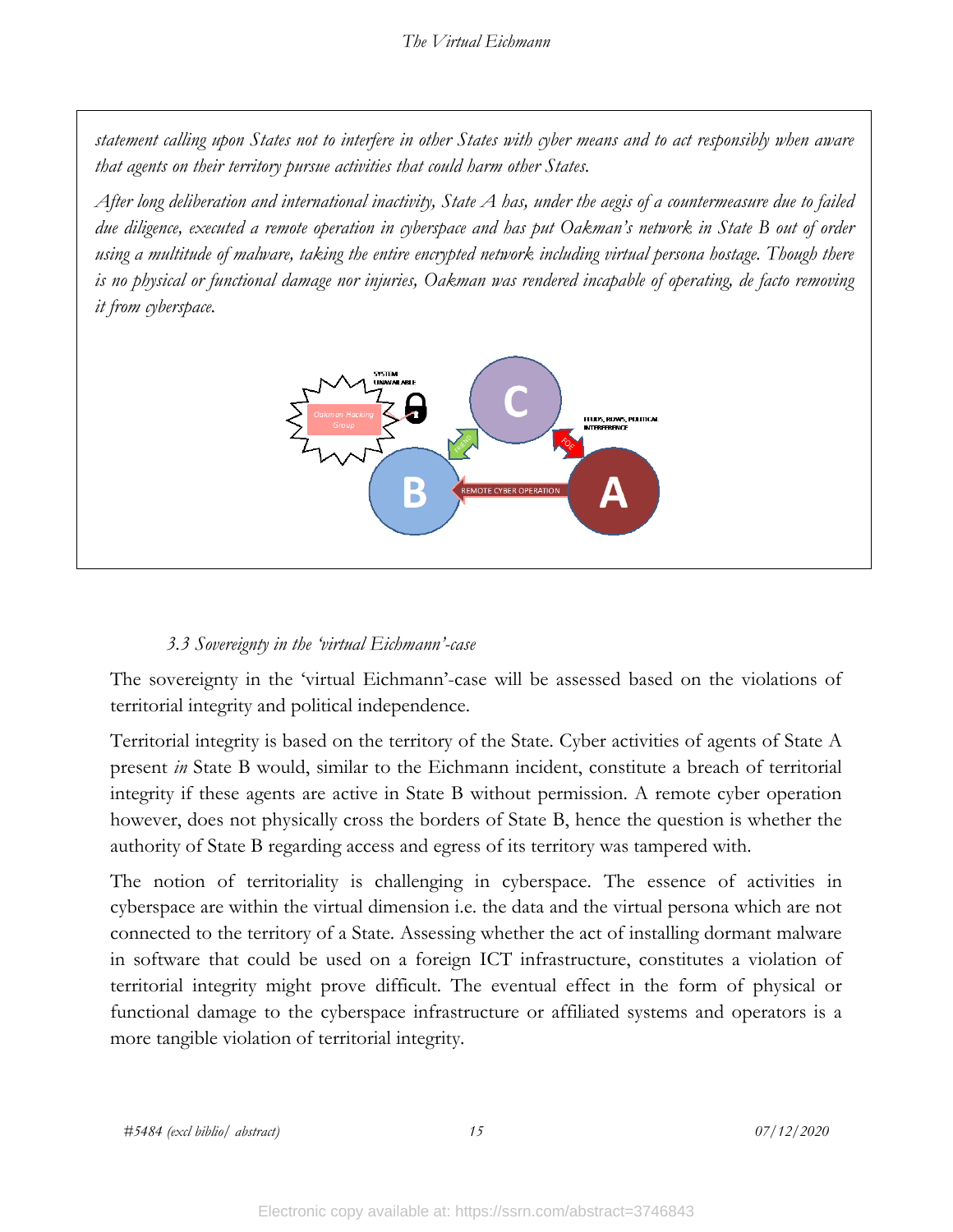The challenges also give rise to the discourse regarding the effect-based versus the act-based doctrine.<sup>[91](#page-17-0)</sup> The act-based doctrine is depicted in what Roguski calls the 'penetration-based' approach. This approach, which is reflected in the legal opinion of France,<sup>[92](#page-17-1)</sup> argues that every penetration of ICT infrastructure located within the State's territory violates its sovereignty. Following this rationale for activities in cyberspace States would be in a 'constant state of violation' of sovereignty.[93](#page-17-2)

Given the practical predicaments of an act-based approach to cyberspace, an alternative could be found in the delineation of thresholds that must be reached before sovereignty is violated, including a minimum bar. The *de minimis* threshold stipulates that though sovereignty has to be respected, a minimum threshold needs to be crossed before a violation occurs. [94](#page-17-3) The *de minimis*, but also the thresholds on display in the Tallinn Manual are an elaboration of the effect-based doctrine. [95](#page-17-4) This doctrine, as in the 1974 *Nuclear Tests* Case, looks at the impact of an action.

The experts of the Tallinn Manual confirm that a 'State must not conduct cyber operations that violate the sovereignty of another State',<sup>[96](#page-17-5)</sup> and have introduced several thresholds on when remote cyber operations violate territorial integrity.

The first level is physical damage, destruction or injuries. If one of these is the effect of a remote cyber operation, as was the case during the Stuxnet attack,<sup>[97](#page-17-6)</sup> a breach of territorial integrity can be agreed upon. In the Oakman case, the network of Oakman was taken hostage and rendered ineffective by State A. Neither during the remote cyber-attack nor in its effect, were persons hurt or was infrastructure damaged or destroyed.

The second level is functional damage, or the loss of functionality of cyber infrastructure. This means that the infrastructure is rendered permanently out of service. Though the experts agreed that this could constitute a violation of sovereignty, no exact threshold could be agreed upon due to the lack of legal opinions of States.<sup>[98](#page-17-7)</sup> This threshold is not reached in the Oakman case. The network is temporary rendered out of service. It was not destroyed or

<span id="page-17-0"></span><sup>91</sup> Roguski, 'France's Declaration on International Law in Cyberspace: The Law of Peacetime Cyber Operations, Part I' (n 71). Roguski, 'Application of International Law to Cyber Operations : A Comparative Analysis of States ' Views' (n 9).;

Moynihan (n 67). 21-24.

<span id="page-17-1"></span><sup>92</sup> The French legal opinion has both elements of the act-based and the effect-based approach, see: Ministre de 'Europe et de Affairs Etrangeres, 'Stratégie Internationale de La France Pour Le Numérique —'.

<span id="page-17-3"></span><span id="page-17-2"></span><sup>&</sup>lt;sup>93</sup> Moynihan (n 67). 20.<br><sup>94</sup> ibid. 48.<br><sup>95</sup> Schmitt, *Tallinn Manual 2.0 on the International Law Applicable to Cyber Operations* (n 11). Rule 4. 17ff.

<span id="page-17-6"></span><span id="page-17-5"></span><span id="page-17-4"></span><sup>&</sup>lt;sup>96</sup> ibid. Rule 4, 17.<br><sup>97</sup> Russell Buchan, 'Cyber Attacks: Unlawful Uses of Force or Prohibited Interventions?' (2012) 17 Journal of Conflict and Security Law 212. 219- 221. 98 Schmitt, *Tallinn Manual 2.0 on the International Law Applicable to Cyber Operations* (n 11). Rule 4 (13) 20-21.

<span id="page-17-7"></span>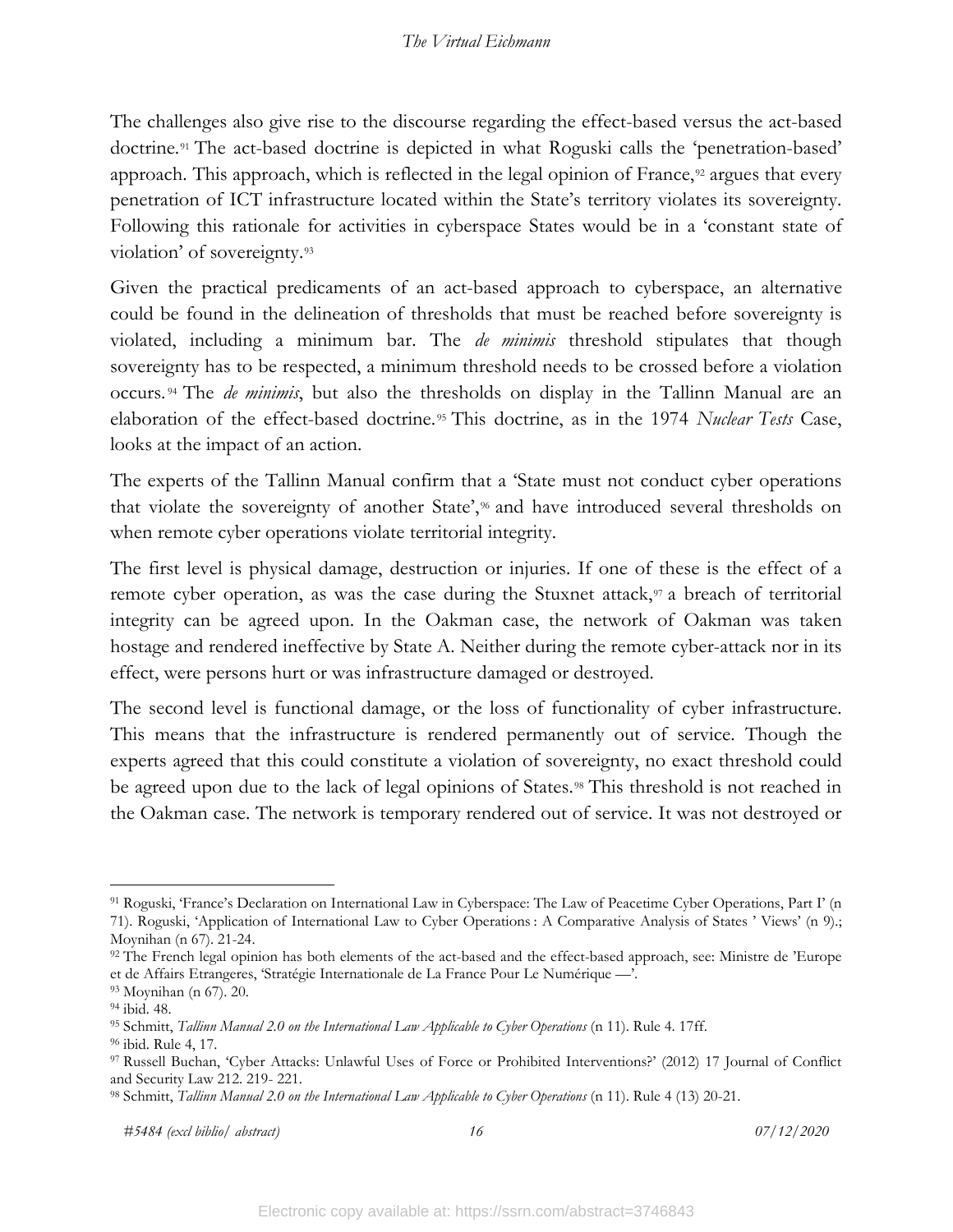manipulated. If Oakman ceases its acts, or State B will prosecute the Oakman Hacker group, State A could 'release' the network without further ado.

The third threshold caps all activities resulting in effects below physical or functional damage, such as the deletion of data, slowing down the system, a temporary loss of functionality e.g. by a DDoS attack, and could well be equated to the earlier mentioned de minimis approach. The experts could not agree if and when these effects would constitute a violation of sovereignty.<sup>[99](#page-18-1)</sup> Also, in the Oakman case, the direct effect will be that the malign hacker group can no longer execute activities. From a penetration approach point of view this would entail an infringement in the network of a private entity which falls under the State's territorial authority. But taking the effect-based view it is questionable if the *de minimis* threshold is crossed by rendering the Oakman network temporarily out of service with the option to reverse the action by lifting the hostage taking.

Much focus is on territorial integrity while the violation in the Oakman case can also be judged against the criteria of political independence, related to the inherently governmental functions. The Tallinn Manual offers two thresholds for violation of political independence. First the interference with the inherently governmental functions and second, usurpation thereof.[100](#page-18-2) 

Where the domain of the territorial integrity is concerned with the sovereignty domain of the territory of the State and the population living there, the domain of political independence is related to the functions of the State, or the inherently governmental functions i.e. conducting elections, collecting taxes, law enforcement and conducting diplomacy. An interference in these inherently governmental functions could be a long-term DDoS attack on the governmental website filing digital tax returns.

In the Oakman case, State A not only interfered with the governmental task of law enforcement but even took over this function, hence usurping the inherently governmental functions of State B,<sup>[101](#page-18-3)</sup> similar to the 1960s Eichmann incident.

# <span id="page-18-0"></span>**4. Reflections**

In the 1960s Eichmann incident the sovereignty of Argentina was violated because Israeli agents were on Argentinean soil without permission – breaching the territorial integrity – and

*#5484 (excl biblio/ abstract) 17 07/12/2020*

<span id="page-18-2"></span><span id="page-18-1"></span><sup>99</sup> ibid. Rule 4 (14) 21.<br>
100 ibid. Rule 4 (15-19) 21-23; Schmitt and Vihul (n 16). 1660.<br>
<sup>101</sup> Schmitt and Vihul (n 16). 1660.

<span id="page-18-3"></span>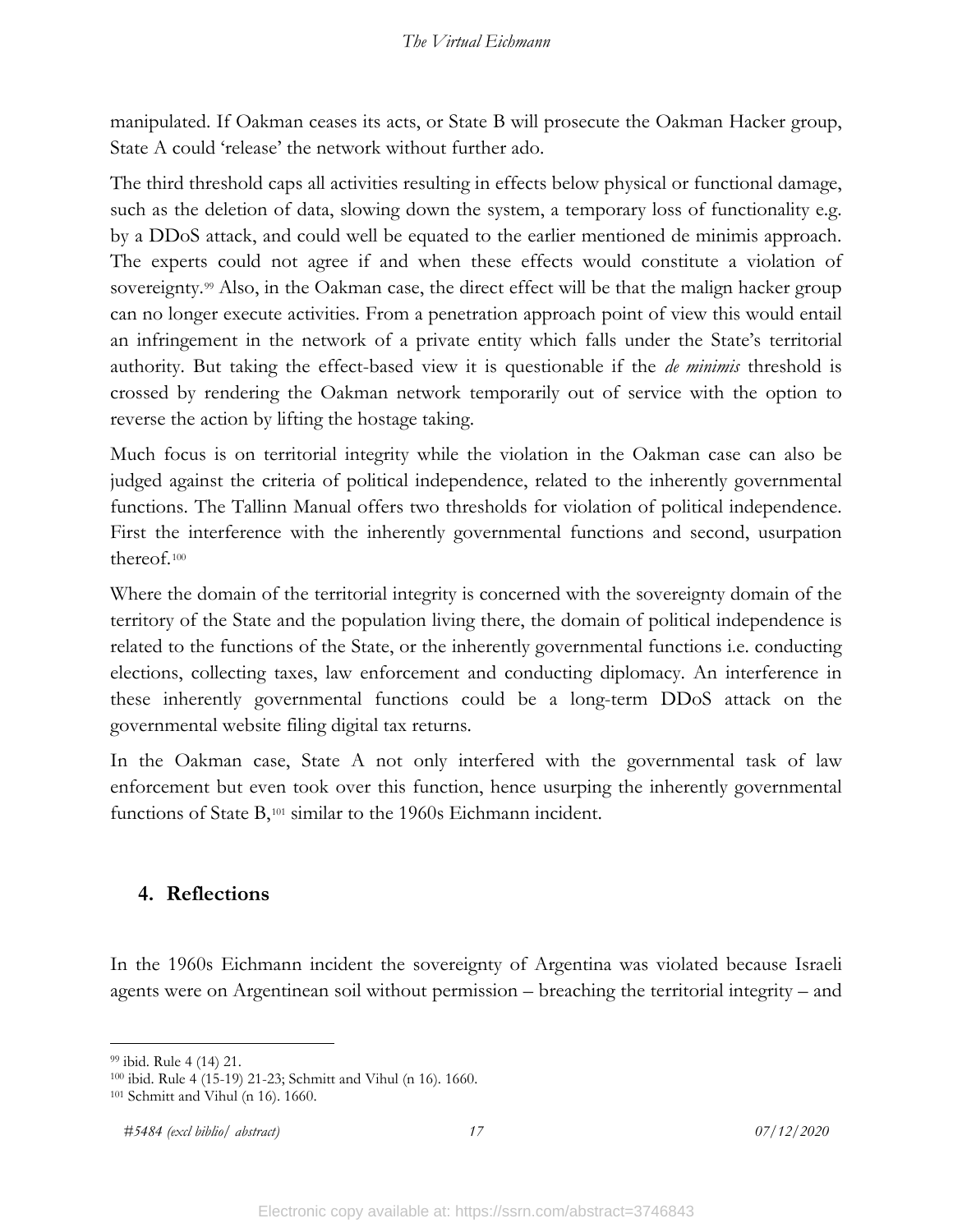performed law enforcement activities which are the prerogative of the State - breaching the political independence.

The emergence of cyberspace provided many challenges including how to apply public international law to this emerging domain. Moreover, while cyberspace contains a physical element which is connected to the territory of a State, it also entails a boundless and ubiquitous virtual dimension. The latter is an inconvenient fit with the notion of territoriality.

The virtual dimension of cyberspace in which effects can be tangible and visible, but an initial act of intrusion seldom is, gives prominence to the discourse on whether sovereignty applies to this virtual dimension as a binding legal rule.

In the Oakman case, a fictitious scenario, the challenges of applying sovereignty as a rule of international law in cyberspace come to the fore. It is fair to state that violation of territorial integrity is difficult to substantiate, especially if an act-based doctrine is followed. The penetration approach argues that any incursion into the cyberspace, or cyber infrastructure of another State would account to a violation of sovereignty. The danger of this approach is that sovereignty will be interpreted subjectively from the position offended State, while international law must be applied objectively.[102](#page-19-0) Following this line of argument, with a focus on territorial integrity as the core element of sovereignty, the rationale of the UK Wright Speech, [103](#page-19-1) and the reticence of many States to be more outspoken on the matter, is understandable.

However, in the Oakman case, sovereignty was violated, not based on a violation of the territorial integrity but based on the usurpation and/or interference of the inherently governmental functions of the State. Sovereignty in the virtual dimension of cyberspace, based on territoriality integrity is challenging since the territorial link does not necessarily exist. The notion of political independence is not directly linked to the physical territory of the State but to the more metaphysical inherently governmental functions. Therefore, political independence is a more persuasive basis to argue that sovereignty is a rule in cyberspace.

<span id="page-19-1"></span><span id="page-19-0"></span><sup>&</sup>lt;sup>102</sup> Moynihan (n 67). 20.<br><sup>103</sup> Wright (n 10). Wright argues that: "Some have sought to argue for the existence of a cyber specific rule of a "violation of territorial sovereignty" in relation to interference in the computer networks of another state without its consent. Sovereignty is of course fundamental to the international rules-based system. But I am not persuaded that we can currently extrapolate from that general principle a specific rule or additional prohibition for cyber activity beyond that of a prohibited intervention. The UK Government's position is therefore that there is no such rule as a matter of current international law."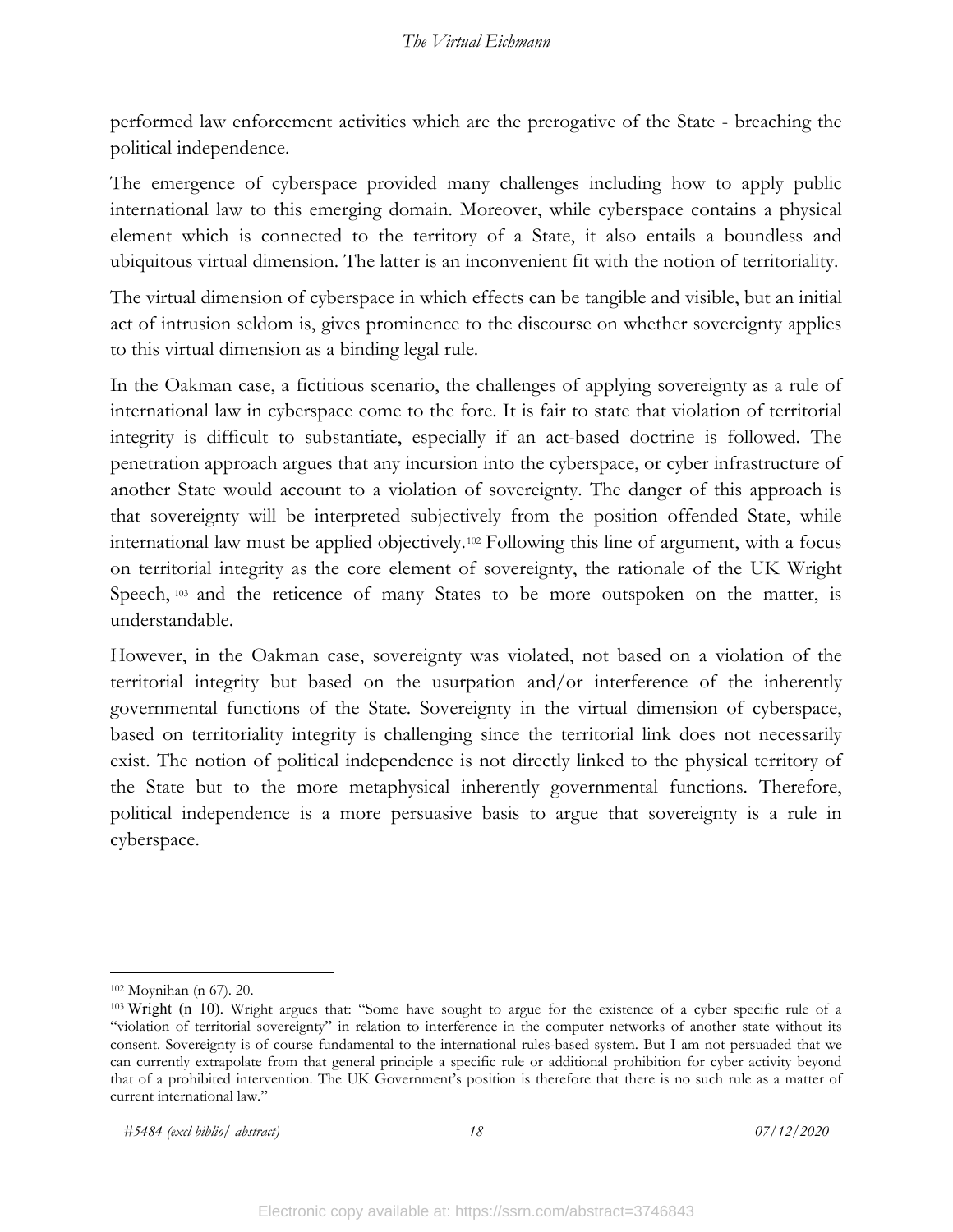# <span id="page-20-0"></span>**5. Conclusions**

Sovereignty is based on the notions of territorial integrity and political independence. Violation of territorial integrity is traditionally related to physical incursions into the territory of the State.[104](#page-20-1) Hence, a large part of the discourse of sovereignty in cyberspace focuses on the territorial aspect of sovereignty and less on its political independence.

It is challenging to align remote cyber activities (that do not physically cross borders and engage in the non-tangible virtual dimension of cyberspace) with the concept of territoriality. Especially if activities in cyberspace do not manifest physical damage or injury to either persons, objects or cyberinfrastructure.

It can be fair to conclude that violations of territorial integrity, caused by remote cyber operations, are difficult to substantiate if there is no physical or functional damage. Alas, the latter is unfortunately the case with most cyber-related activities.

But these difficulties do not render the rule of sovereignty obsolete. Interference with the political independence of another State is not necessarily dependent on the notion of territory similarly to the violation of territorial integrity. Activities in cyberspace can infringe or usurp the inherently governmental functions in a way similar to infringements in other (physical) domains.

Therefore, relying on the notion of territorial integrity to effectuate sovereignty as a rule of international law, might prove to be a dead-end street for remote cyber operations in the virtual dimension. Not least since a breach thereof is difficult to substantiate. The notion of political independence on the other hand is applicable in cyberspace as it is in physical realm, and is therefore a relevant indication that sovereignty is still a rule of international law.

In the Oakman case, sovereignty was violated. The territorial integrity was not violated, not least since the notion of territorial integrity is not easily transferable to cyberspace. The inherently governmental functions of the State were usurped or interfered with, resulting in a violation of political independence. The latter is therefore a more plausible option to substantiate the claim that sovereignty is a binding rule in cyberspace.

The main conclusion of the article is that sovereignty is a binding rule of customary international law in cyberspace, [105](#page-20-2) as it is in other (physical) domains. States enjoy sovereignty

<span id="page-20-1"></span><sup>104</sup> Phil Spector, 'In Defense of Sovereignty, in the Wake of Tallinn 2.0' (2017) 111 AJIL Unbound 219. 222.

<span id="page-20-2"></span><sup>105</sup> See Schmitt, *Tallinn Manual 2.0 on the International Law Applicable to Cyber Operations* (n 11). 11-13. But also the UN GGE reports, e.g. the United Nations GGE 2015 Report, 'Group of Governmental Experts on Developments in the Field of Information and Telecommunications in the Context of International Security - A/70/174', vol 12404 (2015)..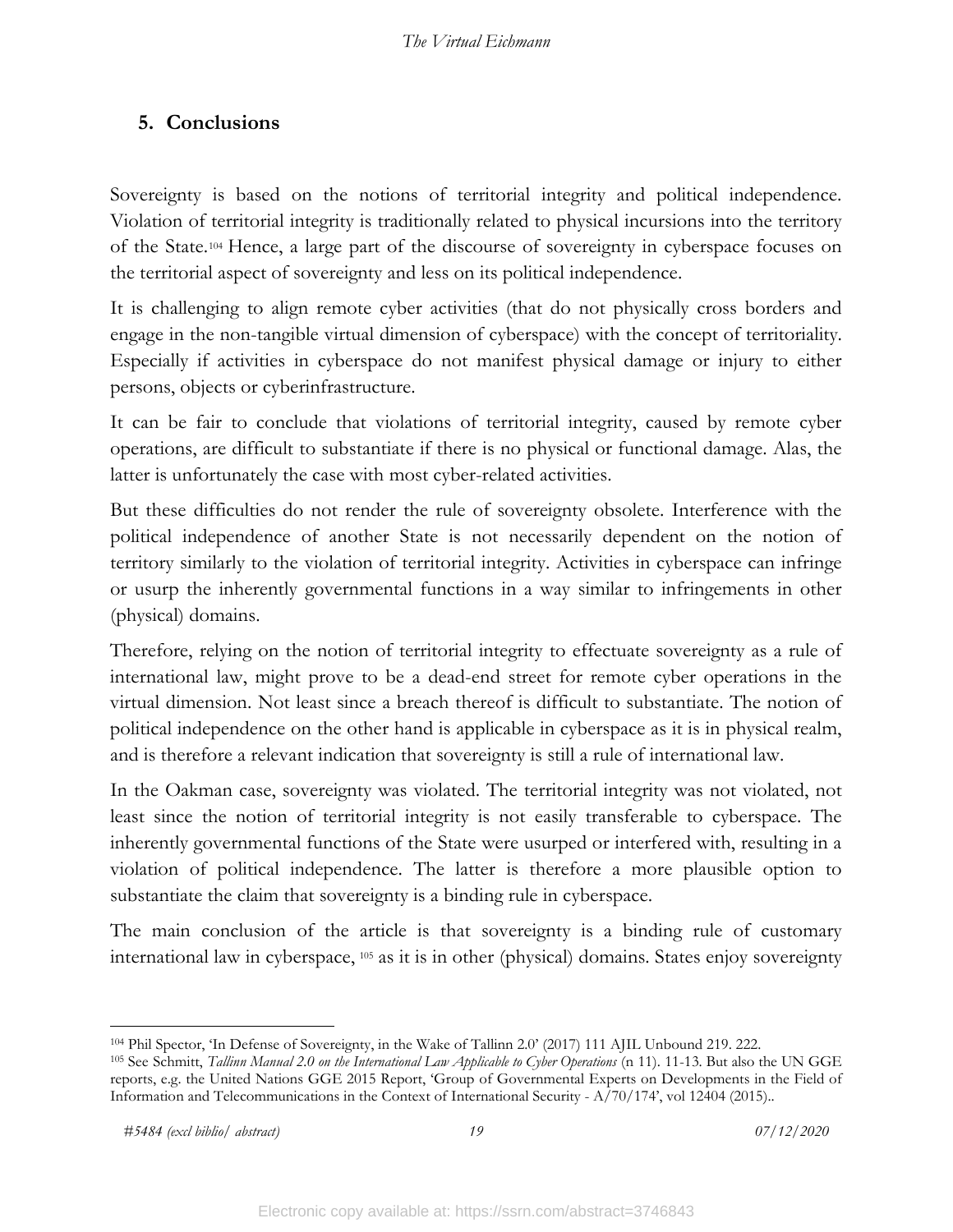over cyber infrastructure, persons and cyber activities on their territory.[106](#page-21-1) In the view of the authors, the question related to sovereignty in cyberspace should therefore not be 'if' there is a rule of international law, but rather when the rule of sovereignty in cyberspace is violated.[107](#page-21-2)

# <span id="page-21-0"></span>**Bibliography**

Arendt H, *Eichmann in Jerusalem : A Report on the Banality of Evil* (Penguin 1976)

Australian Government Department of Foreign Affairs and Trade, *Australia's International Cyber Engagement Strategy* (2017)

——, '2019 International Law Supplement to Australia's Position on the Application of International Law to State Conduct in Cyberspace'

Austrian Ministry of Foreign Affairs, 'Pre-Draft Report of the OEWG - ICT' (2020)

Baade HW, 'The Eichmann Trial: Some Legal Aspects' (1961) 1961 Duke Law Journal 400

Blay SKN, 'Territorial Integrity and Political Independence' [2010] Max Planck Encyclopedia of International Law

Buchan R, 'Cyber Attacks: Unlawful Uses of Force or Prohibited Interventions?' (2012) 17 Journal of Conflict and Security Law 212

Chesney R, 'The Pentagon's General Counsel on the Law of Military Operations in Cyberspace' [2020] Lawfare 1

Corn GP and Taylor R, 'Sovereignty in the Age of Cyber' (2017) 111 AJIL Unbound 207

Crawford J, *The International Law Commission's Articles on State Responsibility : Introduction, Text and Commentaries* (James (James Richard) Crawford ed, Cambridge University Press 2002)

——, 'Articles on Responsibilty of States for Internationally Wrongful Acts' 385

——, 'Sovereignty as a Legal Value', *The Cambridge Companion to International Law* (2012)

Crawford JR, *Brownlie's Principles of Public International Law* (9th ed., Oxford University Press 2019)

Czech Republic Ministery of Foreign Affairs, 'Comments Submitted by the Czech Republic in Reaction to the Initial "Pre-Draft" Report of the OEWG' (2020)

Dörr O and Randelzhofer A, 'Purposes and Principles, Article 2 (4)' in Bruno Simma and

<span id="page-21-2"></span><span id="page-21-1"></span> $106$  Schmitt and Vihul (n 16). 1647.<br><sup>107</sup> Moynihan (n 67). 17-18. Which is in line with Egan's referral to the 'de minimus' activities, and Corn's argument that 'whether and precisely when non-consensual cyber operations below the threshold of a prohibited intervention violate international law is a question that must be resolved through the practice and opinio juris of states'. See: Egan (n 65).; Corn and Taylor (n 62). 210-211. Michael N Schmitt, 'International Cyber Norms: Reflections on the Path Ahead' [2018] Militair Rechtelijk Tijdschrift. 17.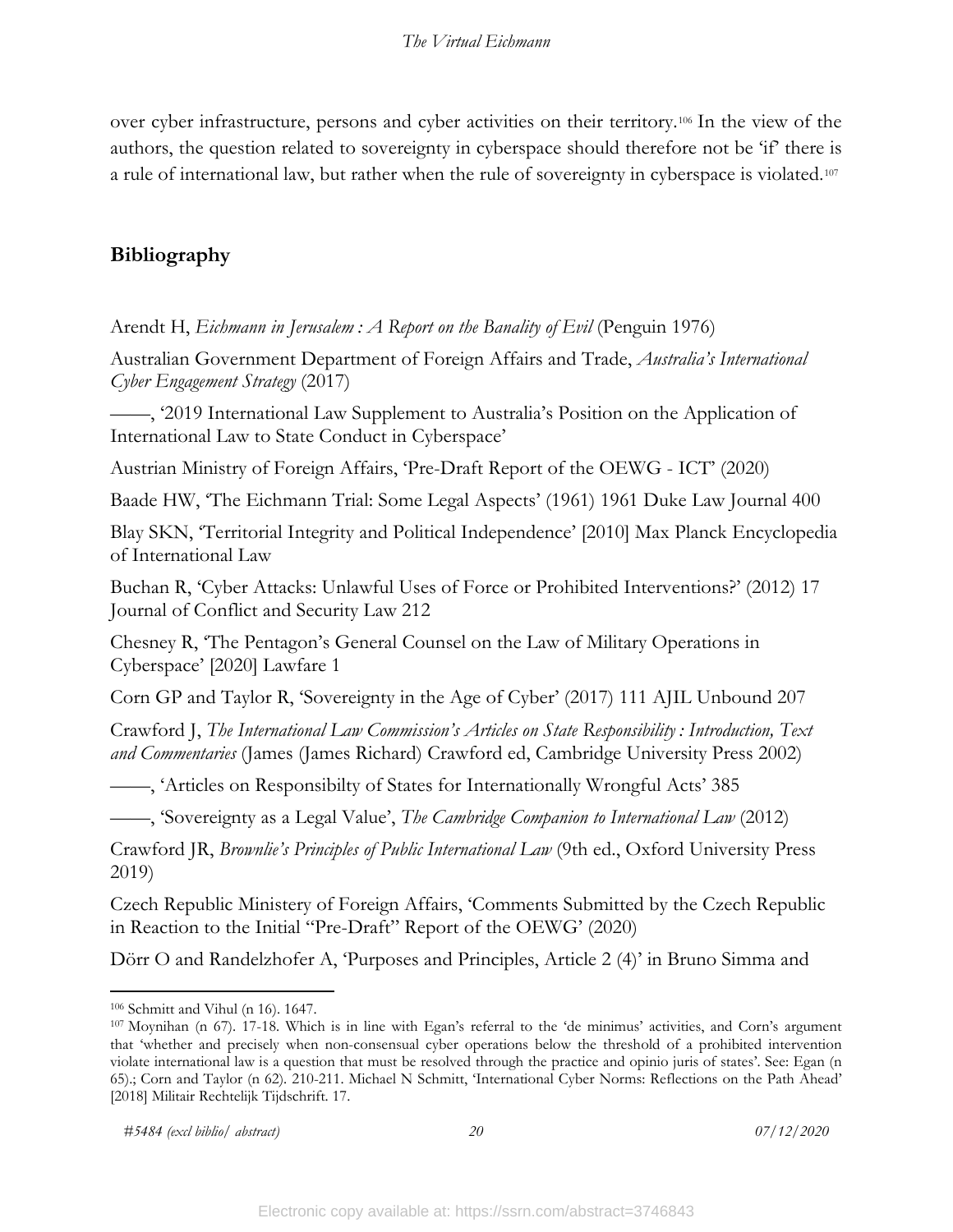others (eds), *The Charter of the United Nations: A Commentary*, vol I (3rd edn, Oxford University Press 2014)

Egan B, 'International Law and Stability in Cyberspace' (2017) 35 International Tax & Business Lawyer 169

Gill T, 'Non-Intervention in the Cyber Context', *Peacetime Regime for State Activities in Cyberspace* (2013)

Hernandez G, *International Law* (Oxford University Press 2019)

Hollis DB, 'Improving Transparency International Law and State Cyber Operations (OAS - Fourth Report)', vol 19 (2020)

Hollis DB, Vila B and Rakhlina-Powsner D, 'Elaborating International Law for Cyberspace' [2020] Directions Cyber Digital Europe

Jackson Adams and Mohamad Albakajai, 'Cyberspace: A New Threat to the Sovereignty of the State' (2016) 4 Management Studies 256

Jennings R and Watts A, *Oppenheim's International Law*, vol I (9th ed., Longman 2008)

Jensen E, 'Cyber Sovereignty: The Way Ahead' (2015) 50 Texas International Law Journal 275

'Joint Statement Between the People's Republic of China and the Russian Federation on Cooperation in Information Space Development' (2016)

Kittrie NN, 'A Post Mortem of the Eichmann Case. The Lessons for International Law' (1964) 55 The Journal of Criminal Law, Criminology, and Police Science 16

Milanovic M and Schmitt MN, 'Cyber Attacks and Cyber (Mis)Information Operations during a Pandemic (Forthcoming)' [2020] Journal of National Security Law & Policy

Ministère des Armées, 'Droit International Appliqué Aux Opérations Dans Le Cyberespace' (2019)

Ministery of foreign affairs of the people's republic of China, 'International Strategy of Cooperation on Cyberspace'

Ministre de 'Europe et de Affairs Etrangeres, 'Stratégie Internationale de La France Pour Le Numérique —'

Moynihan H, 'The Application of International Law to State Cyberattacks - Sovereignty and Non-Intervention' (2019)

New Zealand Ministry of Foreign Affairs & Trade, 'The Application of International Law to State Activity in Cyberspace' (2020)

Ney PC, 'DOD General Counsel Remarks at U.S. Cyber Command Legal Conference'

Ohlin JD, 'Did Russian Cyber Interference in the 2016 Election Violate International Law ?' (2017) 95 Texas Law Review 1579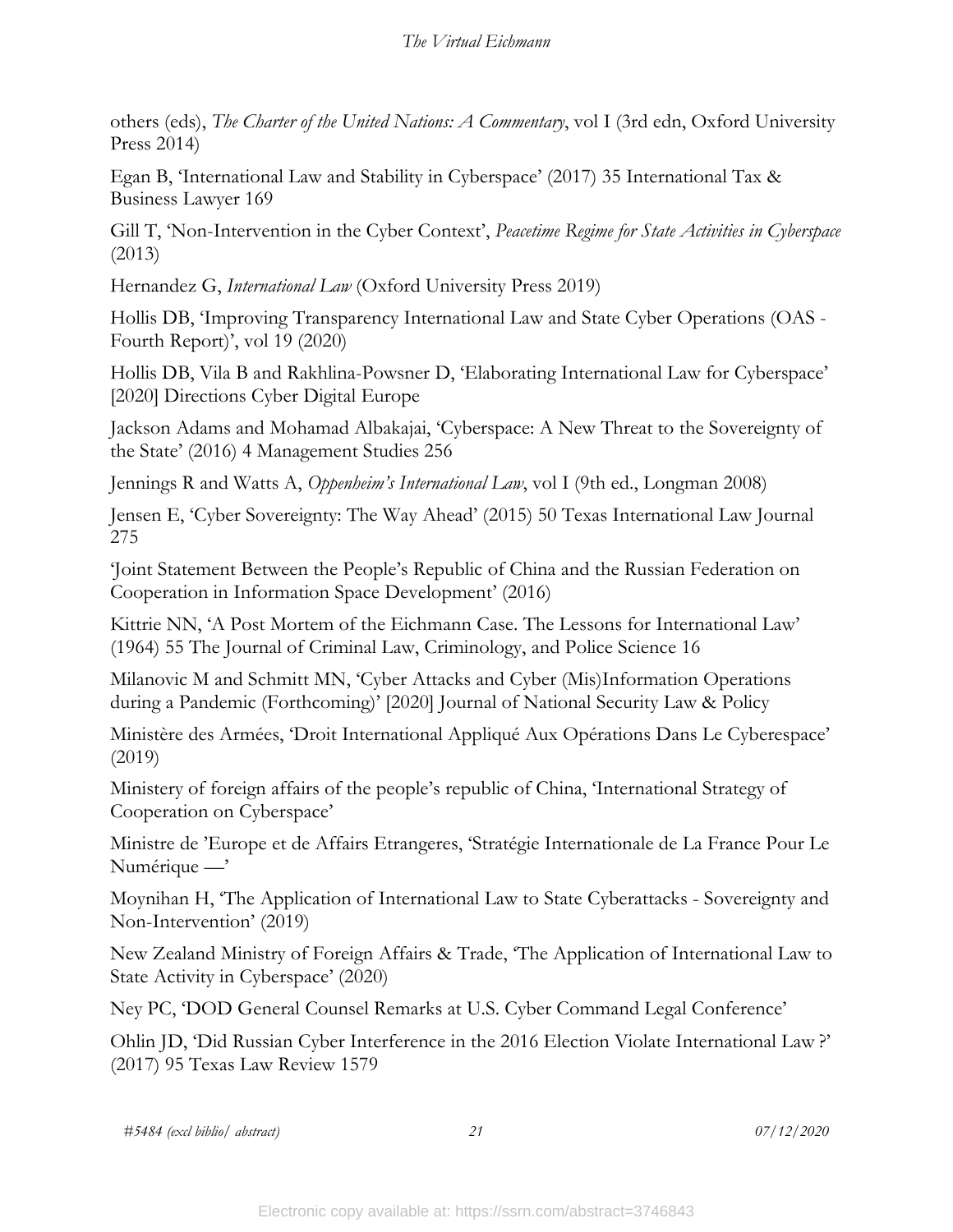Pirker B, 'Territorial Sovereignty and Integrity and the Challenges of Cyberspace', *Peacetime Regime for State Activities in Cyberspace* (2013)

Roguski P, 'France's Declaration on International Law in Cyberspace: The Law of Peacetime Cyber Operations, Part I' [2019] OpinioJuris 1

——, 'Application of International Law to Cyber Operations : A Comparative Analysis of States ' Views' (2020)

——, 'Violations of Territorial Sovereignty in Cyberspace — an Intrusion-Based Approach' in Dennis Broeders and Bibi van den Berg (eds), *Governing Cyberspace* (2020)

Sander B, 'The Sound of Silence : International Law and the Governance of Peacetime Cyber Operations' 1

Schmitt MN, 'Grey Zones in the International Law of Cyberspace' (2017) 42 The Yale Journal of International Law 1

——, *Tallinn Manual 2.0 on the International Law Applicable to Cyber Operations* (Second ed, Cambridge University Press 2017)

——, 'International Cyber Norms: Reflections on the Path Ahead' [2018] Militair Rechtelijk Tijdschrift

——, '"Virtual" Disenfranchisement: Cyber Election Meddling in the Grey Zones of International Law' (2018) 19 Chicago Journal of International Law

——, 'France's Major Statement on International Law and Cyber: An Assessment' [2019] Just Security 2

——, 'France Speaks Out on IHL and Cyber Operations : Part I' [2019] EJIL 1

——, 'The Netherlands Releases a Tour de Force on International Law in Cyberspace : Analysis' [2019] Just Security 1

——, 'Finland Sets Out Key Positions on International Cyber Law' [2020] Just Security 1

——, 'Taming the Lawless Void: Tracking the Evolution of International Law' (2020) 3 Texas National Security Review

——, 'The Defense Department's Measured Take on International Law in Cyberspace' [2020] Just Security 1

Schmitt MN and Vihul L, 'Respect for Sovereignty in Cyberspace' (2017) 95 Texas Law Review 1639

SGDSN, 'Revue Stratégique de Cyberdéfense'

Sits K, 'President of Estonia : International Law Applies Also in Cyber Space', *CyCon 2019* (2019)

Spector P, 'In Defense of Sovereignty, in the Wake of Tallinn 2.0' (2017) 111 AJIL Unbound 219

*#5484 (excl biblio/ abstract) 22 07/12/2020*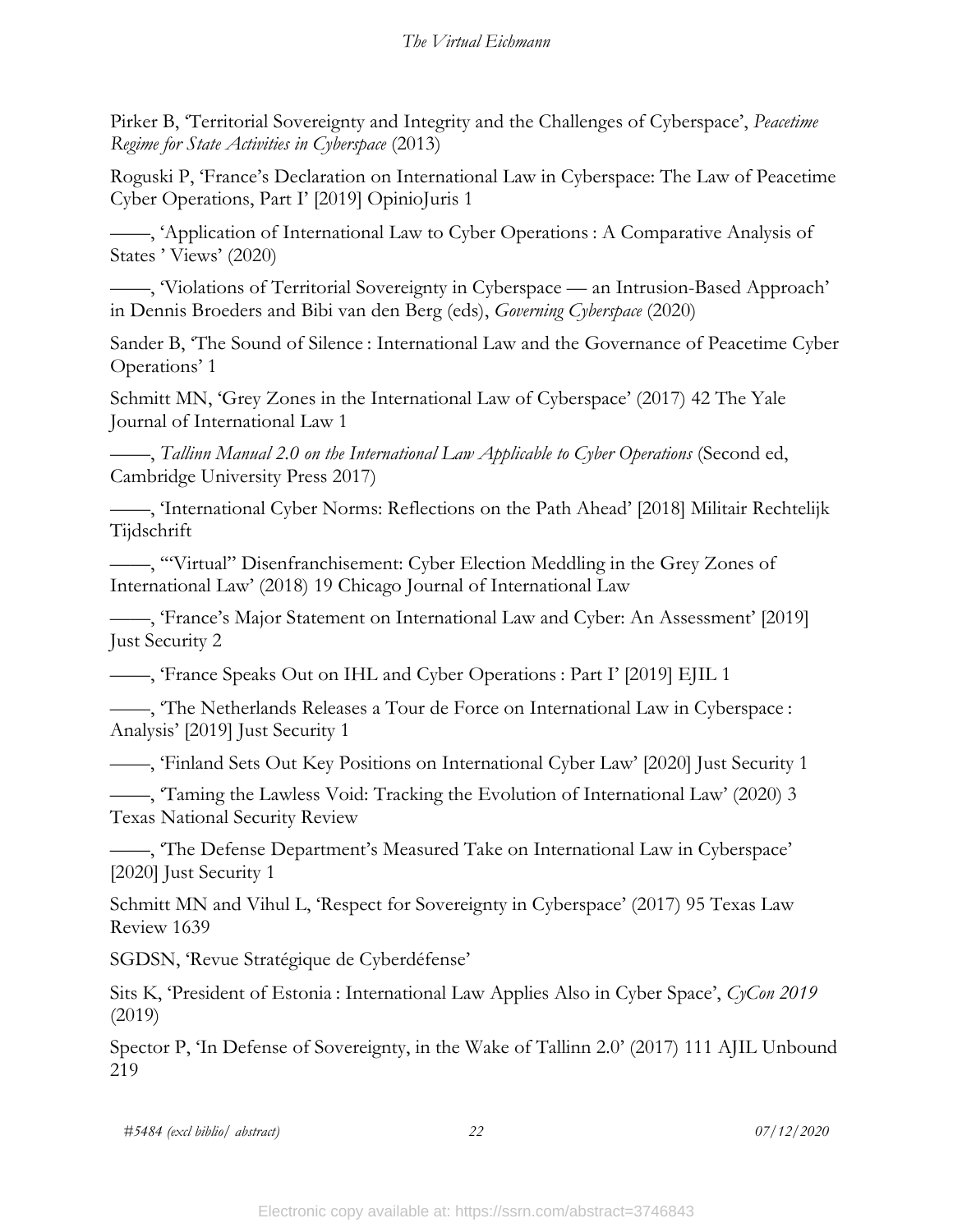Stangneth B, *Eichmann Vor Jerusalem: Das Unbehelligte Leben Eines Massenmorders* (Rowohlt Verlag 2014)

Swiss Ministry of Foreign Affairs, 'Position Paper on Switzerland's Participation in the UN OEWG and UNGGE' (2020)

Treves VE, 'Jurisdictional Aspects of the Eichmann Case'

United Nations, 'Responsibility of States for Internationally Wrongful Acts' (2001) II Yearbook of the International Law Commission vol II (Part Two)

United Nations General Assembly, 'Declaration on the Inadmissibility of Intervention in the Domestic Affairs of States and the Protection of Their Independence and Sovereignty - Resolution 2131 (XX)' (1965)

——, 'Declaration on Principles of International Law Concerning Friendly Relations and Co Operation among States in Accordance with the Charter of the United Nations - Resolution 2625(XXV)' (1970)

——, 'Definition of Aggression - Resolution 3314 (XXIX)' (1974)

——, 'Responsibility of States for Internationally Wrongful Acts - A/RES/56/83'

——, 'A/69/723 Letter Dated 9 January 2015 from the Permanent Representatives of China, Kazakhstan, Kyrgyzstan, the Russian Federation, Tajikistan and Uzbekistan to the United Nations Addressed to the Secretary General' (2015) 00392 UN Doc. A/69/723

United Nations GGE 2015 Report, 'Group of Governmental Experts on Developments in the Field of Information and Telecommunications in the Context of International Security - A/70/174', vol 12404 (2015)

United Nations Information Organization (UNIO), 'United Nations Conference on International Organization (UNCIO)- Volume VI'

United Nations Security Council, 'S/PV. 865-68' (1960)

Wright J, 'Cyber and International Law in the 21st Century'

*Case Concerning Military and Paramilitary Activities in and against Nicaragua* (1986) Judgement ICJ Reports 14

*Certain Activities Carried Out by Nicaragua in the Border Area (Costa Rica v Nicaragua) and Construction of A Road in Costa Rica Along the San Juan River - Judgment of 16 December 2015*

*Corfu Channel (UK v Alb), 1949 ICJ (Opinion of Judge Alvarez)* 43

*Corfu Channel Case (merits) - Judgment of 9 April 1949*

*Island of Palmas Case (The Netherlands v United States)* (1928) II Reports Int Arbitr Award 829

*Nuclear Tests (Austl v Fr) - Judgement* [1974] ICJ Reports 253

*Phosphates in Morocco - Preliminary Objections* (1938) Series A/B Collect Judgments, Orders Advis Opin

*#5484 (excl biblio/ abstract) 23 07/12/2020*